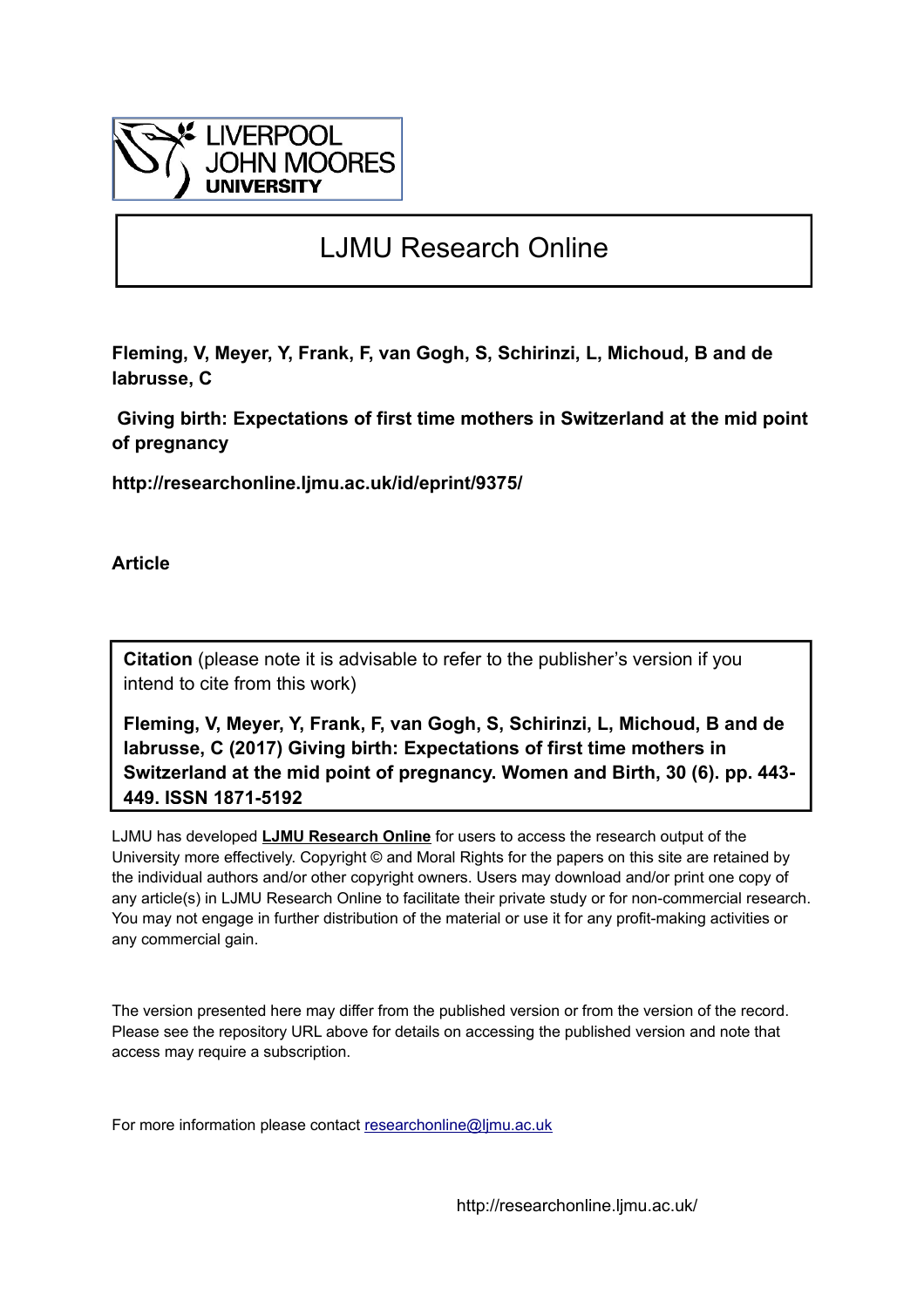**Abstract**

 Problem and background: Despite a generally affluent society, the caesarean section rate in Switzerland has climbed steadily in recent years from 22.9% in 1998 to 33.7% in 2014. Speculation by the media has prompted political questions as to the reasons. However, there is no clear evidence as to why the Swiss rate should be so high especially in comparison with neighbouring countries. Aim: To describe the emerging expectations of giving birth of healthy primigravid women in the early second trimester of pregnancy in four Swiss cantons embracing three languages. Methods: Qualitative individual interviews with 58 healthy primigravid women were audio recorded, transcribed and subjected to thematic analysis. Recruitment took place through public and private hospitals, birth centres, obstetricians and independent midwives. The main ethical issues were informed consent, autonomy, confidentiality and anonymity. Findings: The three main themes identified were being in limbo, experiencing a continuum of emotions and planning the birth. Discussion: Being pregnant was part of a project women had mapped out for their lives. Only three women in our sample expressed a wish for a caesarean section. One of the strongest emotions was that of fear but in contrast some participants expressed faith that their bodies would cope with the experience. Conclusion: Bringing together the three languages and cultures produced a truly "Swiss" study showing contrasts between a matter of fact approach to pregnancy and the concept of fear. Such a contrast is worthy of further and deeper exploration 24 by a multi- disciplinary research team. **Kewords**: caesarean section, Switzerland, expectations, thematic analysis, decision making in pregnancy. **Statement of significance**

 Problem: one third of births in Switzerland, a land of high living standards and with good health care facilities, are by caesarean section.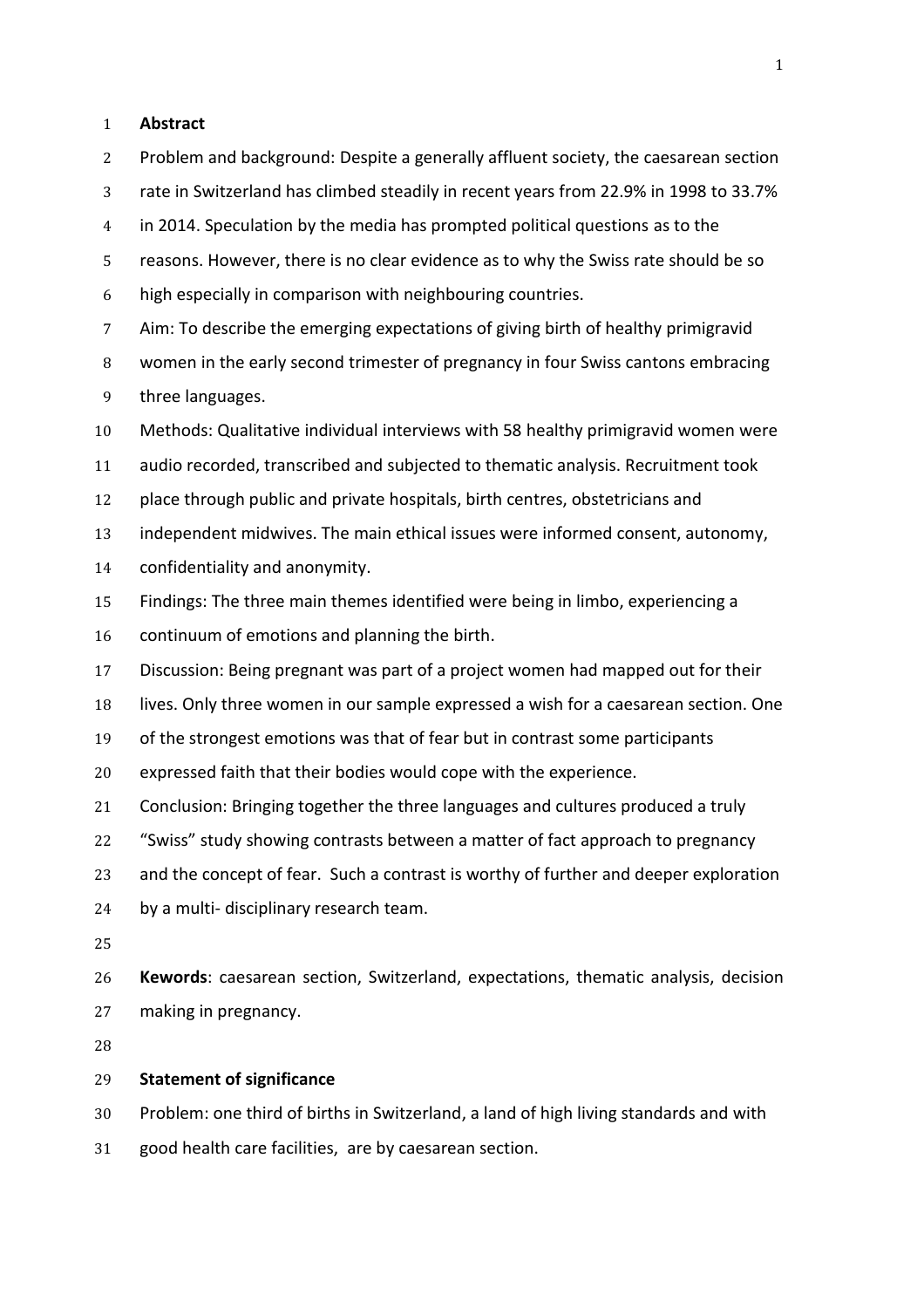- What is already known: There are good antenatal and intrapartum services in
- Switzerland but primarily provided by medical practitioners. Additionally, there are
- low perinatal and maternal morbidity and mortality rates.
- What this study adds: healthy primigravid women enjoy normal daily work and social
- routines. They neither expect not desire a caesarean section at the mid point of
- pregnancy.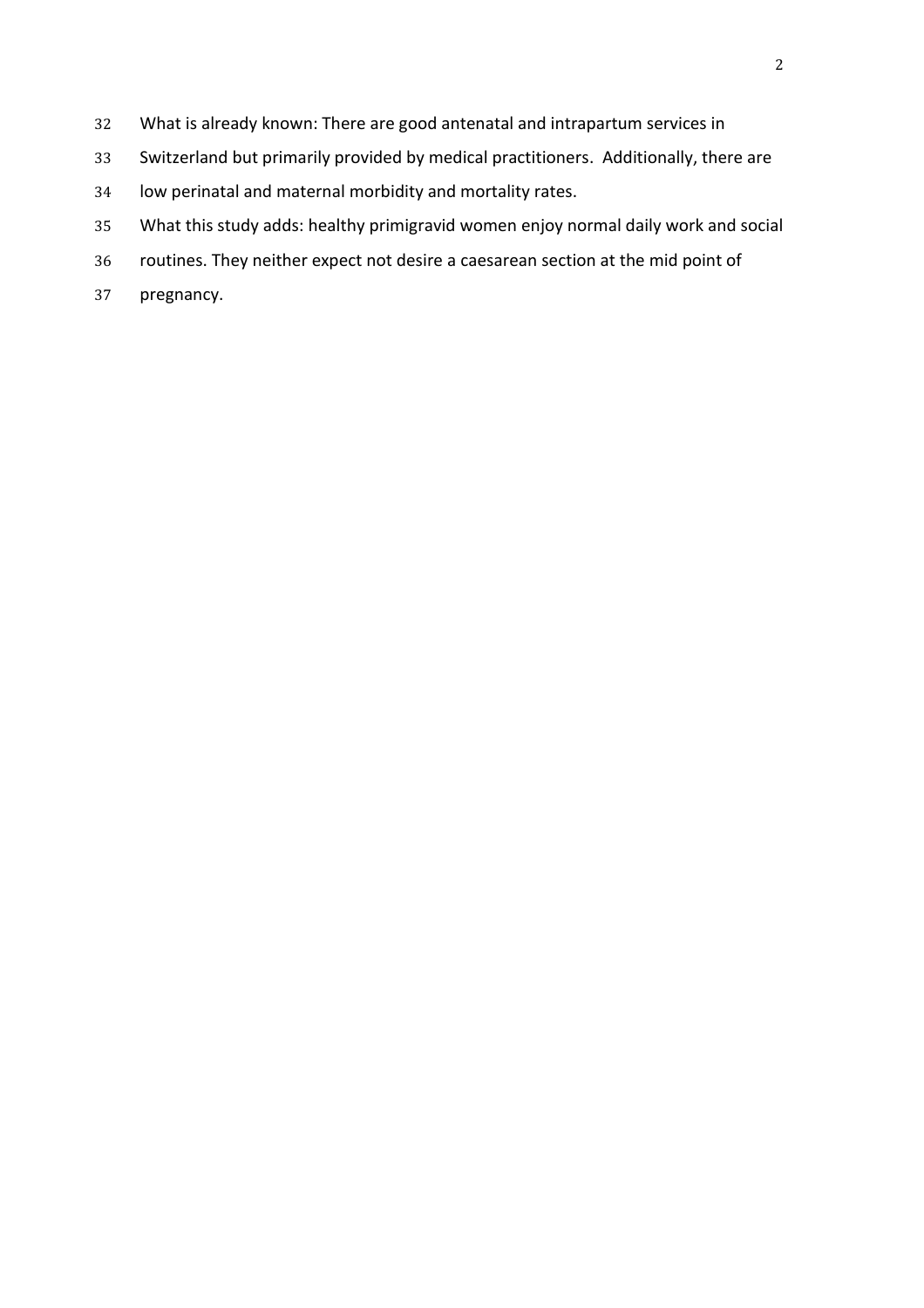## **Introduction and background**

 In recent years, the caesarean section rate in Switzerland has climbed steadily from 22.9% in 1998 to 33.7% in 2014[1]. One third of all babies in Switzerland are therefore born by caesarean section although no corresponding decline in perinatal mortality has been noted. Caesarean section is now generating considerable interest from the media which are questioning its necessity, its associated costs and its longer term effects on women's and children's health in the country. Likewise, political interventions on the topic are taking place both at national and regional level. While such trends are not unique to Switzerland but parallel those in other developed and developing countries, Switzerland's caesarean section rate has climbed higher and faster than neighbouring countries and is now one of the highest in Europe [2]. In contrast, countries such as Finland and the Netherlands have a 50% lower caesarean section rate.

The systematic review carried out for the World Health Organisation (WHO)

suggested that there was no justification for caesarean section rates over 15% in

developed countries [3]. While the specialist literature generally agrees that the

increasing caesarean section rate is due to medical indications [4], the caesarean

section rate recommended by WHO to ensure optimal maternal and infant health

 outcomes remains 10-15% [5,6]. In cases such as maternal fear of giving birth, other forms of intervention may be possible to achieve the best outcomes.

 The constantly increasing rate in the industrialised countries is a hotly debated topic in both public and professional fora. Some see birth by caesarean section as a safe, predictable and effective preventive alternative to unpredictable vaginal birth, while others claim it as economically-driven, with unacceptably adverse effects on the health of both mother and infant. Indeed, there is increasing evidence that the negative health consequences of caesarean section without a clear medical indication are underestimated, and that the increase is not associated with improvements in perinatal mortality and morbidity [7,8]. Thus, a widespread theory that the rise in caesarean sections could be attributed to an altered maternal risk profile has not been confirmed [9]. In Switzerland large regional differences in caesarean section rates particularly illustrate this point [10]. Comparable effective alternatives to surgery, such as focused pelvic floor exercises to prevent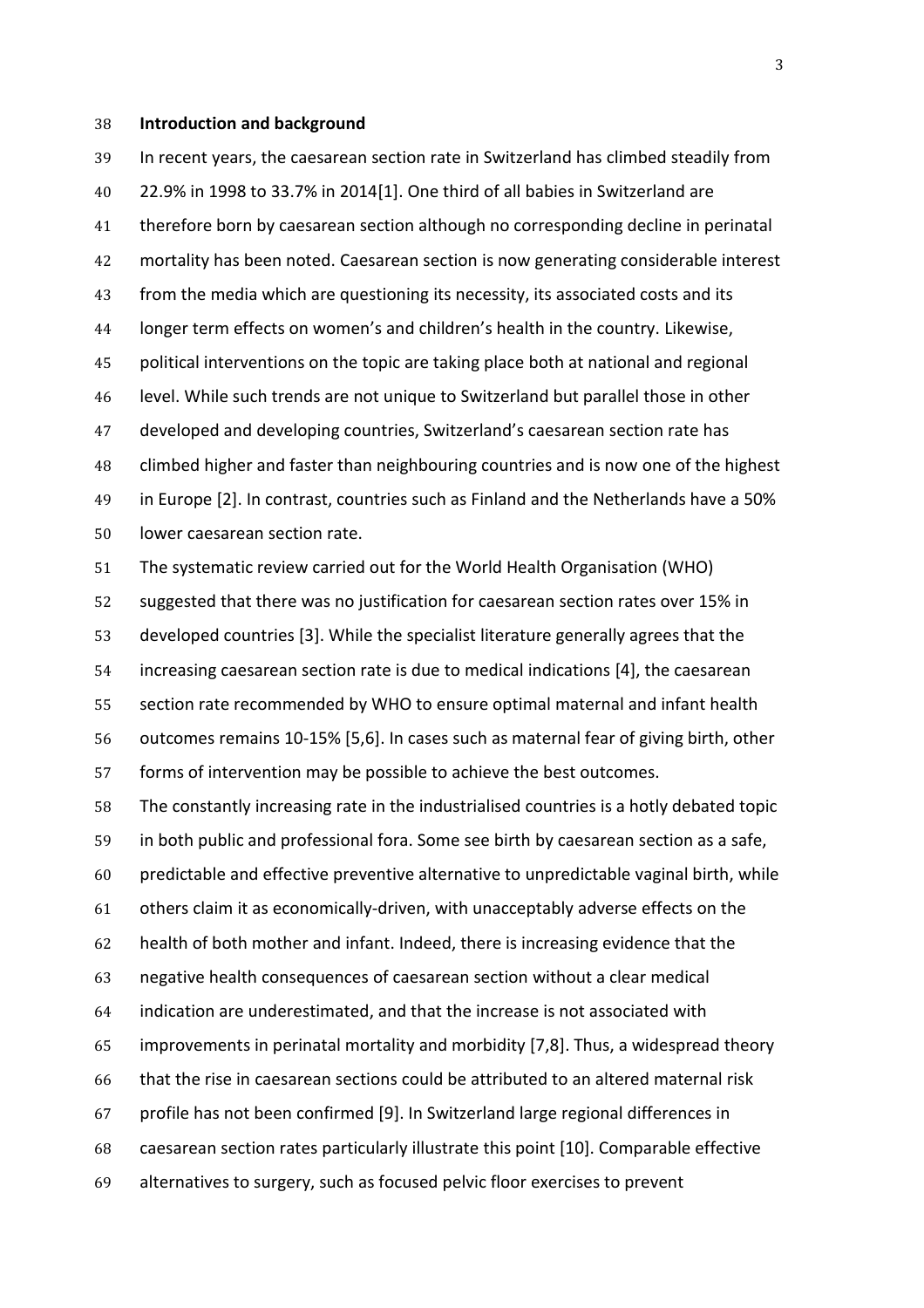incontinence [11] or psychological interventions to relieve women's fears of birth are often cited [12]. The findings of research into short-and long-term health consequences of caesarean sections, such as postoperative pain and complications in subsequent pregnancies often are not available to the women [9,13]. Healthy newborns born at term also have a significantly increased risk of developing respiratory distress syndrome [14], after a caesarean section. There is also some work suggesting that Infants' gut microbiome development may be disturbed by caesarean section because the babies do not come into contact with microbes of the mother's vaginal tract. These may become further inhibited by antibiotic prophylaxis given to the woman before the skin incision [15] . Compared with vaginal birth, the composition of the intestinal microbiota of infants born by elective caesarean section show persistence of low amounts of bifidobacteria and bacteroides and over-representation of enterococcus and clostridium which has been linked to diabetes mellitus and other childhood diseases such as asthma. [16] . Thus, caesarean section as a safe alternative to vaginal birth is questionable [7,17]. This was confirmed in a multi country study carried out for WHO in which 24 countries and 373 health facilities, representative of the global picture, participated [18] . A total of 286,565 births was analysed. 27.5% of births were caesarean sections of which 1% had no stated medical indications. Compared with spontaneous births, these showed increased risk of death, admission to intensive care units, blood transfusion and hysterectomy. Gibbons et al [5], using a statistical modelling scheme, also showed in a background paper for WHO how the much higher costs associated with unnecessary caesarean sections contribute to the global burden of health inequality. The authors' definition of "unnecessary" appears somewhat unclear but appears to be where the best known estimate of expected numbers of 15% from previous WHO studies is exceeded. Using this approach, they concluded that in 2009, Switzerland carried out 10,147 unnecessary caesarean sections at a cost of US\$ 20,277,952.

 Action plans are in place in some countries, including Switzerland, to reduce the high rates of caesarean section and associated costs. The Swiss action plans, however, remain somewhat vague with a lack of clarity as to why and when the decision is made to undertake a caesarean section and which factors influence this process. This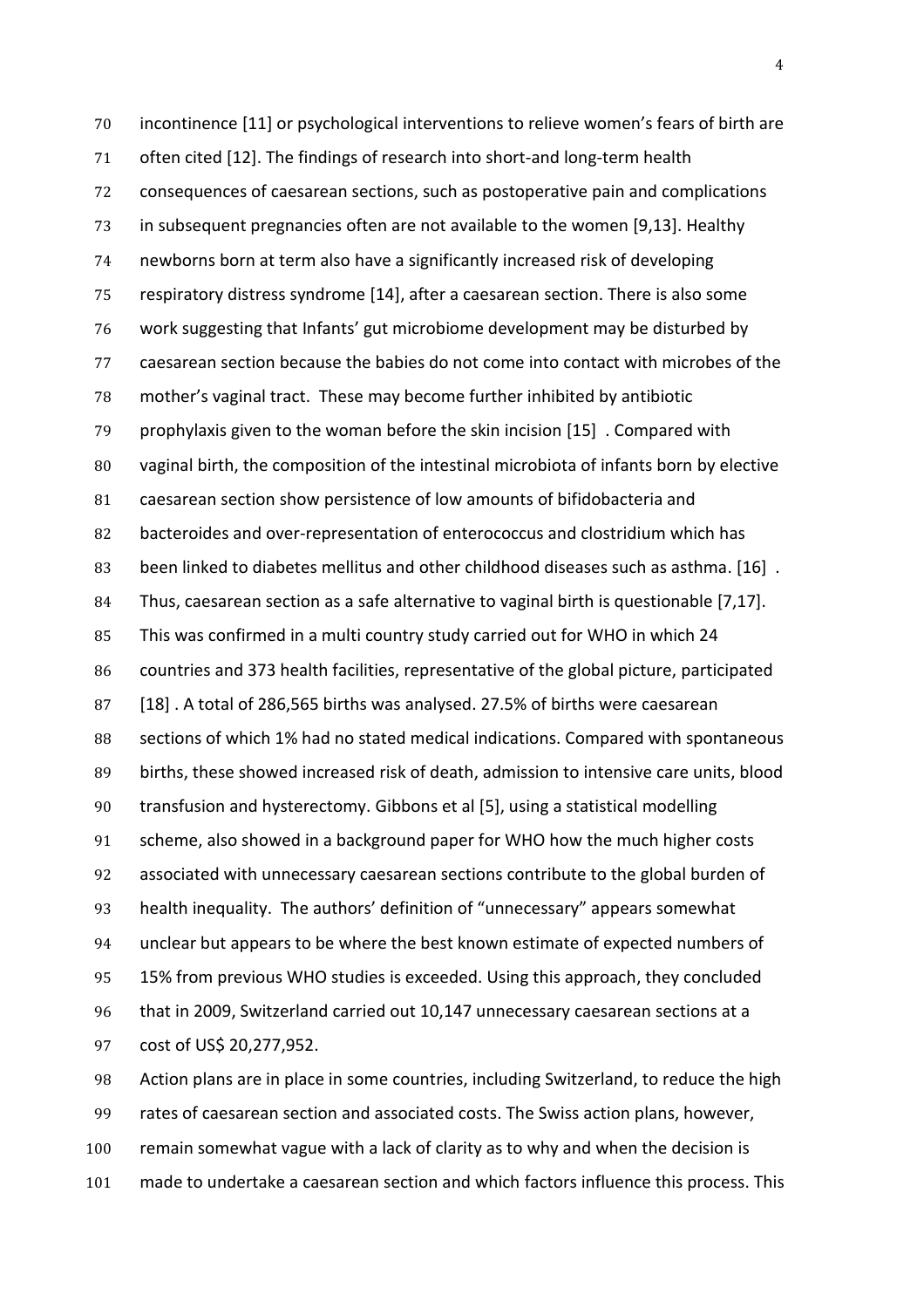raises the related questions of the expectations of pregnant women of their birth, how the decision is made for the particular mode of giving birth and women's experience of giving birth in relation to the decision making processes. Several reviews on the topic have been published . Kingdon et al's systematic review of nulliparous women's views of planned caesarean section in national surveys and one randomised controlled trial found inconclusive results and methodological problems, stating a need for good qualitative research as a foundation for future research [19] . Likewise, McCourt et al, whose inclusion criteria were wider, concluded in their critique of 17 studies concerning women's preferences or request for elective caesarean section that rigour is almost always questionable and "well conducted studies focusing on women's views were lacking" [20,p. 78]. Mazzoni et al's systematic review and meta-analysis of women's preferences for caesarean section analysed 38 observational studies globally [21]. While more systematic than Kingdon et al's review, this review was restricted to quantitative studies and the authors highlighted the need for more and better research into the subject. Other studies with a similar focus not included in the reviews were carried out in Germany [13], Australia[22], Sweden[23] Norway [24]and the USA [9]. Most of them offered cross sectional pictures of women's expectations using predetermined questions. Fenwick et al [25] used a descriptive qualitative design to explore Western Australian women's expectations of childbirth. These were represented by five themes depicting both positive and negative views. However, their stated aim of discovering women's reasoning for choosing a caesarean section was not really addressed. A further issue of particular relevance to the present study is the expectations that women have of birth and how their own experiences influence this. No reviews but a few studies were located in this field. A study undertaken in Switzerland[ 26] questioned how 251 participants' views of their birth experiences changed in the first two years of their child's life and sought to identify whether any particular

groups were at risk of negative birth experiences. Data were collected at 72 hours

post-partum and again in the second year after giving birth. The study is very useful

but the effect of the varying parity of the participants and the lack of focus on their

expectations leaves some unanswered questions as to the study's validity.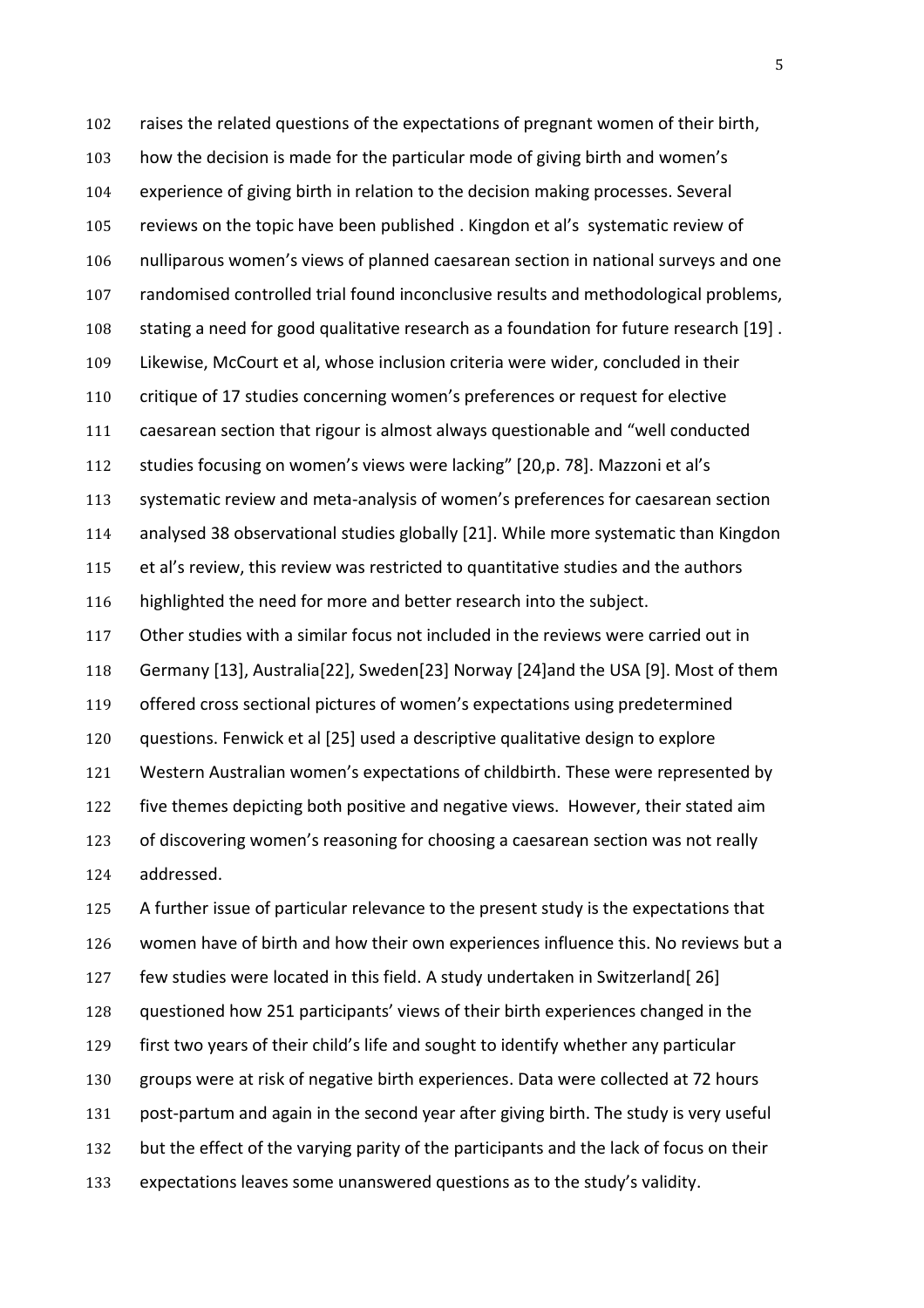Despite reports in the popular media, the limited research findings show evidence that very few women have the expectation of a caesarean section without any obstetrical or psychological indication, preferring to focus on active participation in labour and birth. While there is a growing body of research in this area reflecting the importance of the topic, as yet there are limited well executed and reported studies that examine the context in which the mode of birth is chosen. Few studies used a longitudinal approach to explore the expectations of the mode of birth and the influencing factors. Those cited above have used structured approaches which may have limited the opportunity to explore how women's expectations might change during the maternity experience. While the cited research reports have considerable bearing on the present study, none of the results located are directly transferrable to Switzerland although that of Wiklund et al [27] is relevant. In this, however, participants were unable to voice their own opinions but had to match these to questionnaires developed by health professionals. The present study aims to address 148 this deficit and create new knowledge in the field. **Aim**

 To describe the emerging expectations of giving birth of healthy primigravid women in the early second strimester of pregnancy in four cantons (administrative areas) in Switzerland.

## **Methods**

*Setting*

Four cantons in Switzerland formed the setting for this study. Zürich and St Gallen

are German speaking cantons, Vaud French speaking and Ticino Italian speaking .

*Participants*

Participants were 58 healthy women pregnant for the first time recruited from the

above cantons. All have been allocated pseudonyms. One woman who initially

agreed to take part dropped out because of work pressures.

*Recruitment*

Recruitment took place through gatekeepers in public and private hospitals, birth

centres, obstetricians and independent midwives. Information about the study was

given in writing and verbally by one of the researchers and 48 hours later women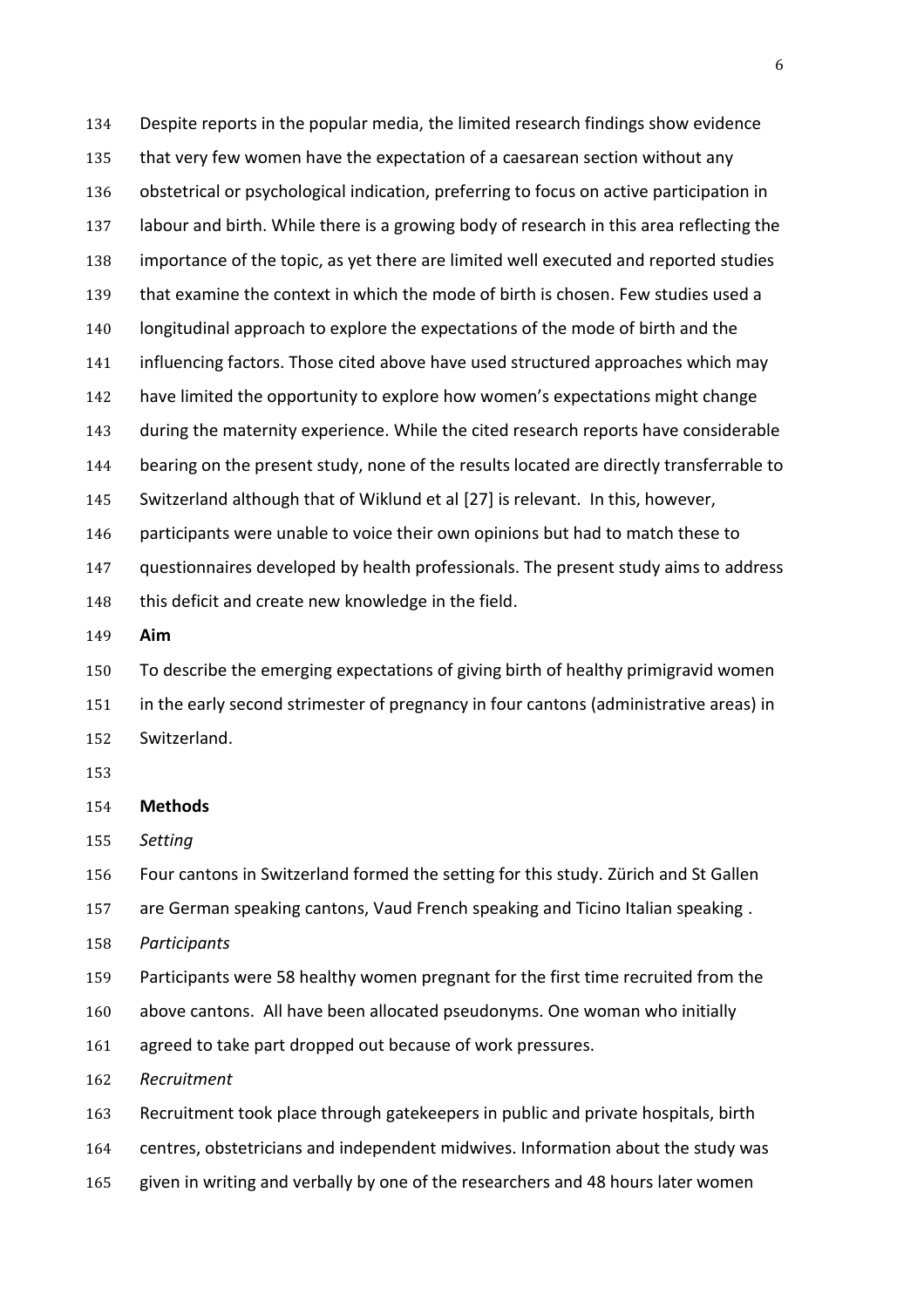who had tentatively indicated an interest in participating were contacted by phone

to discuss the project and what their participation would involve. Those who agreed

- to participate made an appointment to meet the researcher at a place and time of
- their choosing. At the first meeting more questions were answered and a consent

form signed.

*Ethical considerations*

The main ethical issues were informed consent, autonomy, confidentiality and

anonymity. Primary permission to undertake to study was given by the Ethics

Commission for Zürich (KEK-ZH-2014-0367). Secondary permission was granted by

the ethics commissions of each of the other three cantons.

*Data collection*

Qualitative semi-structured interviews were chosen as the most appropriate method

for data collection. Interviews were open but a few key questions generated by the

whole team served as prompts. Data were collected at a place of each participant's

choice. Interviews lasted between 45 and 75 minutes. Interviews were audio-

recorded, transcribed verbatim using the programme F4.

*Data analysis*

Analysis was carried out in accordance with the method of Braun & Clarke [28].

Transcripts were entered into the MaxQDA software package from which codes

were initially generated from each interview by the researcher who had collected

the data. These codes were recorded in the language of the interview. Memos

pertaining to relevant codes and to every completed interview as a whole, as well as

significant codes were written in English and summarised the interview. The

interview memos then formed the first point of discussion amongst the team as to

commonalities and differences among participants. Out of this discussion themes

were generated in each canton. These were then compared by the senior

researchers on each site and combined themes allowed to emerge. As a final

member check these were discussed by the complete team and the quotes which

provided the best illustration determined.

*Trustworthiness*

Interviewers (authors 3-6) were experienced, female researchers based on two sites,

Lausanne and Zurich. Three were midwives, one a psychologist and one a sociologist.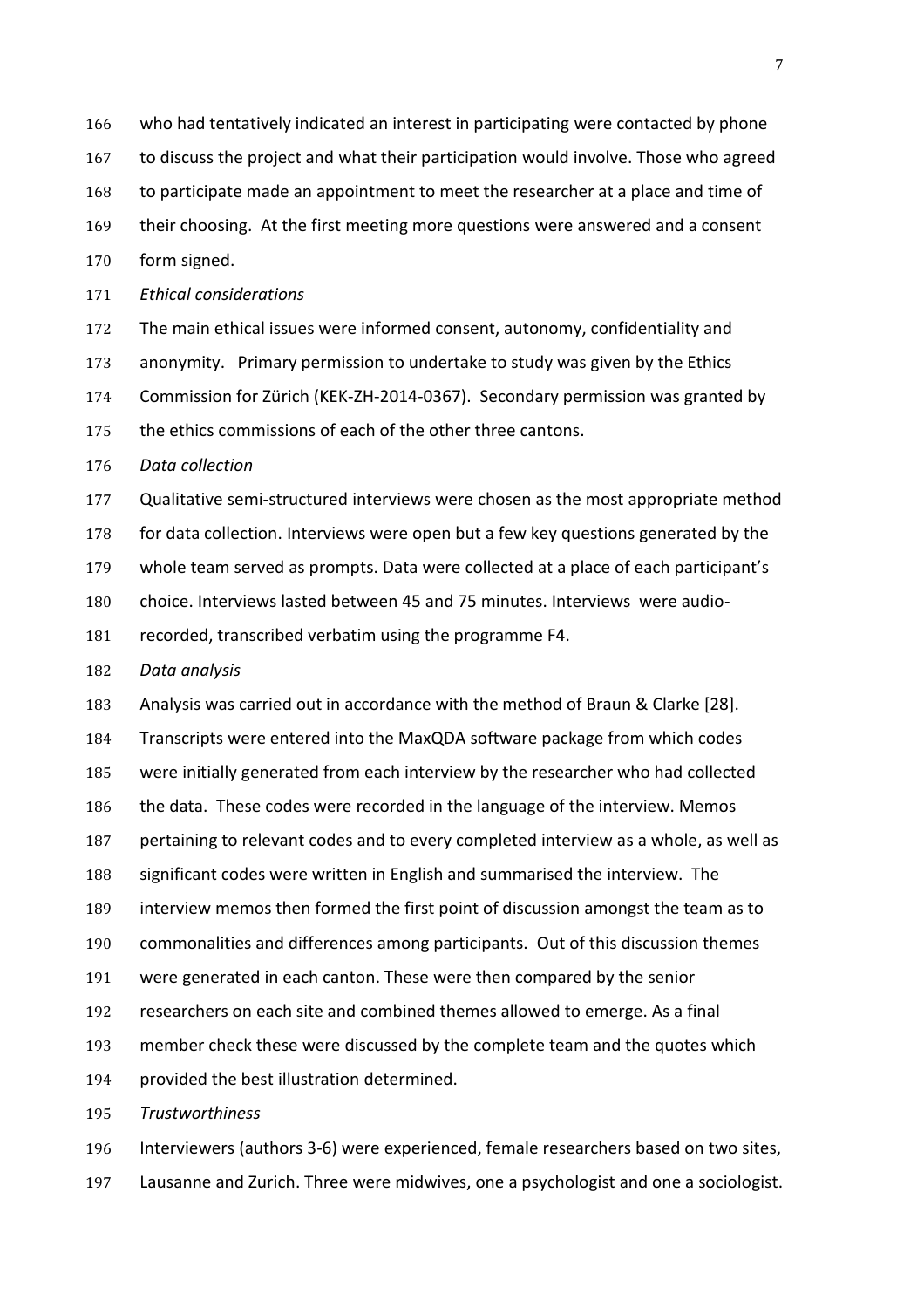Three had given birth. All were fluent speakers in the language in which they collected the data and in English. All could read the three national languages. Prior to commencing this project the researchers sat together and discussed their own thoughts and ideas about giving birth to be aware of their own viewpoints and potential biases. These thoughts were audio recorded or written down so that they could be considered part of the data. At certain points during the study these thoughts were revisited, checking to ensure that individual biases did not influence the overall findings. All emergent codes were discussed in the teams on each site and cantonal themes were compared between sites. The senior researchers in each site also held monthly meetings ensuring consistency between the two sites, the three languages, and the English translations of themes and quotes. Finally, the whole team participated in agreeing final themes in accordance with the method.

## **Findings**

212 Three major themes emerged and are discussed next. Where possible the

participants' own words have been used. An overall theme or category, such as

found in Grounded Theory studies, was not sought, but underpinning the three

themes was the notion that becoming pregnant and thus giving birth was part of a

lifelong project mapped out in advance. As Ronja stated:

- 217 It's simply a new, yes new, new thing, something that I have never
- experienced before.

Likewise Verena noted that:

You need to have a stable basis in the relationship [with the baby], then

221 the birth can be built up like lego blocks.

*Being in limbo: taking or avoiding decisions*

At approximately this midway point in their pregnancies, participants all

acknowledged the magnitude of the change their pregnancies could bring about but

had differing responses. Claudia for example felt that:

At the beginning it wasn't the best because of the nausea, and then once

you're past that it's putting on, piling on weight, I only could work half

228 time because of that. Then eventually around the 19th week it slowly

stopped. And now we're a bit better, I'm enjoying life again. I can do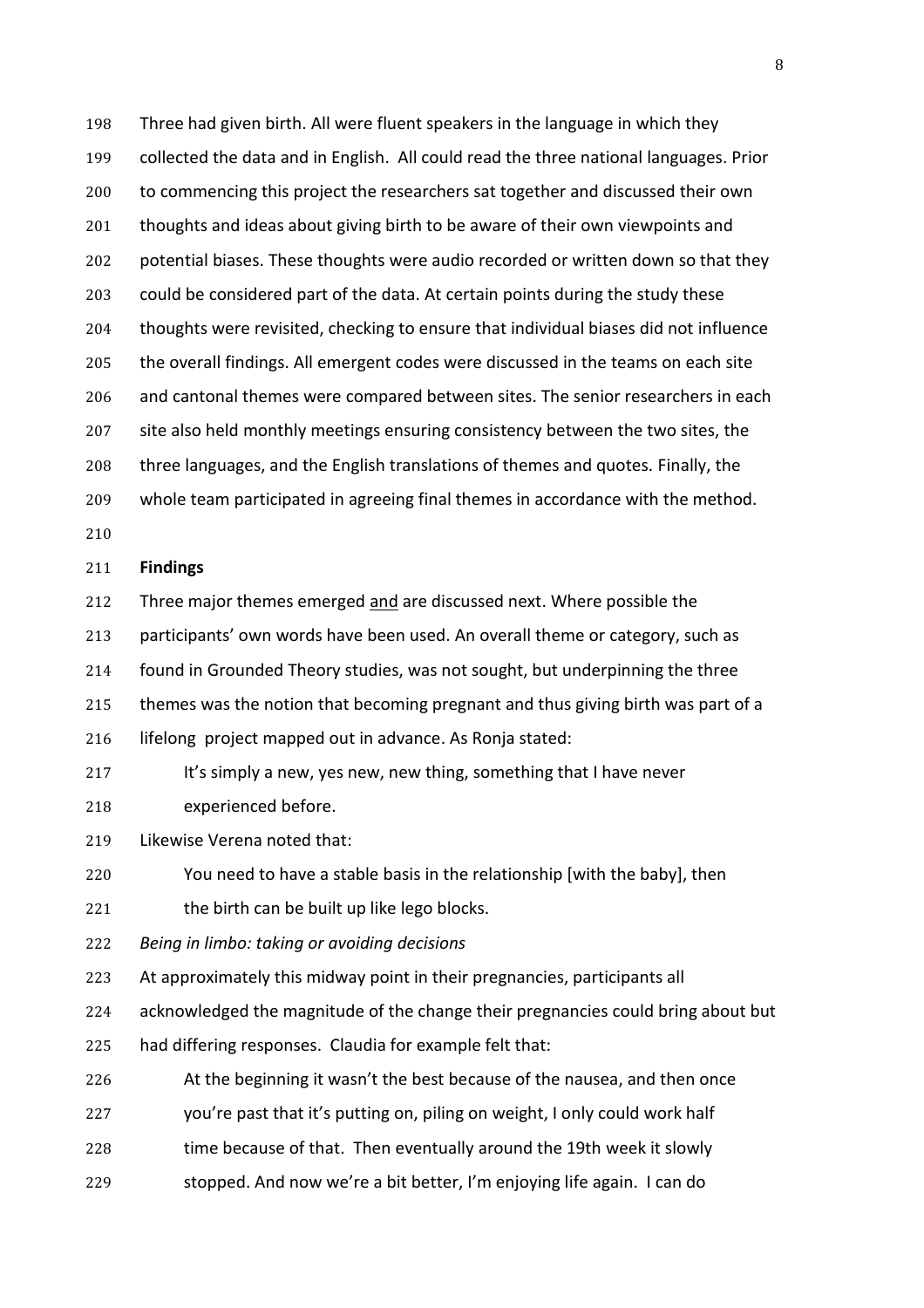much more. So my focus is really the nausea and not so much on looking forward to the baby and what's to come. Claudia's views were supported by Nadine who stated: …at the beginning I wasn't looking forward to it at all. There's other mothers who tell me that it wasn't any better for them in pregnancy. So for me it was a bit like 'I must get through it'. So I really don't enjoy my pregnancy even though I don't have the same complaints now. However, the decision to start a family was seen by others as: 239 I'm a bit pragmatic because I think you just take it a month or even a week at a time, it'll be ok or if not you need to rethink (Katja). Scarlet noted that, as a self-preservation measure, she did not want to think too much about being pregnant at the beginning of the pregnancy. But now in her second trimester she started to acknowledge her pregnancy, and allowed herself to think about the baby. During the first three months, I really…I forced myself not to build up any emotional relationship with this "egg". I called him "egg" at the beginning because I was really scared of having a miscarriage. Hearing predominantly negative feedback about childbirth from friends and relatives, some women perceived themselves as outsiders when thinking that birth might be a positive experience. Feeling confident that the process may be not be as difficult, painful and risky as predicted, Violette preferred not to speak about her vision to avoid justifying herself or feeling marginalised. Yes, I do not talk so much about it apart from with my family and my close friends. This is something I do not speak about because I feel like… yes a bit different. The magnitude of change also affected participants' views as to where and how they would give birth, all being aware that these were elements to consider. Most participants aimed for a vaginal birth, but two suggested that elective caesarean section was the best choice in relation to their life needs and their views of their

more but I'm still really tired as well as working and there isn't room for

medical needs, Mia articulating it: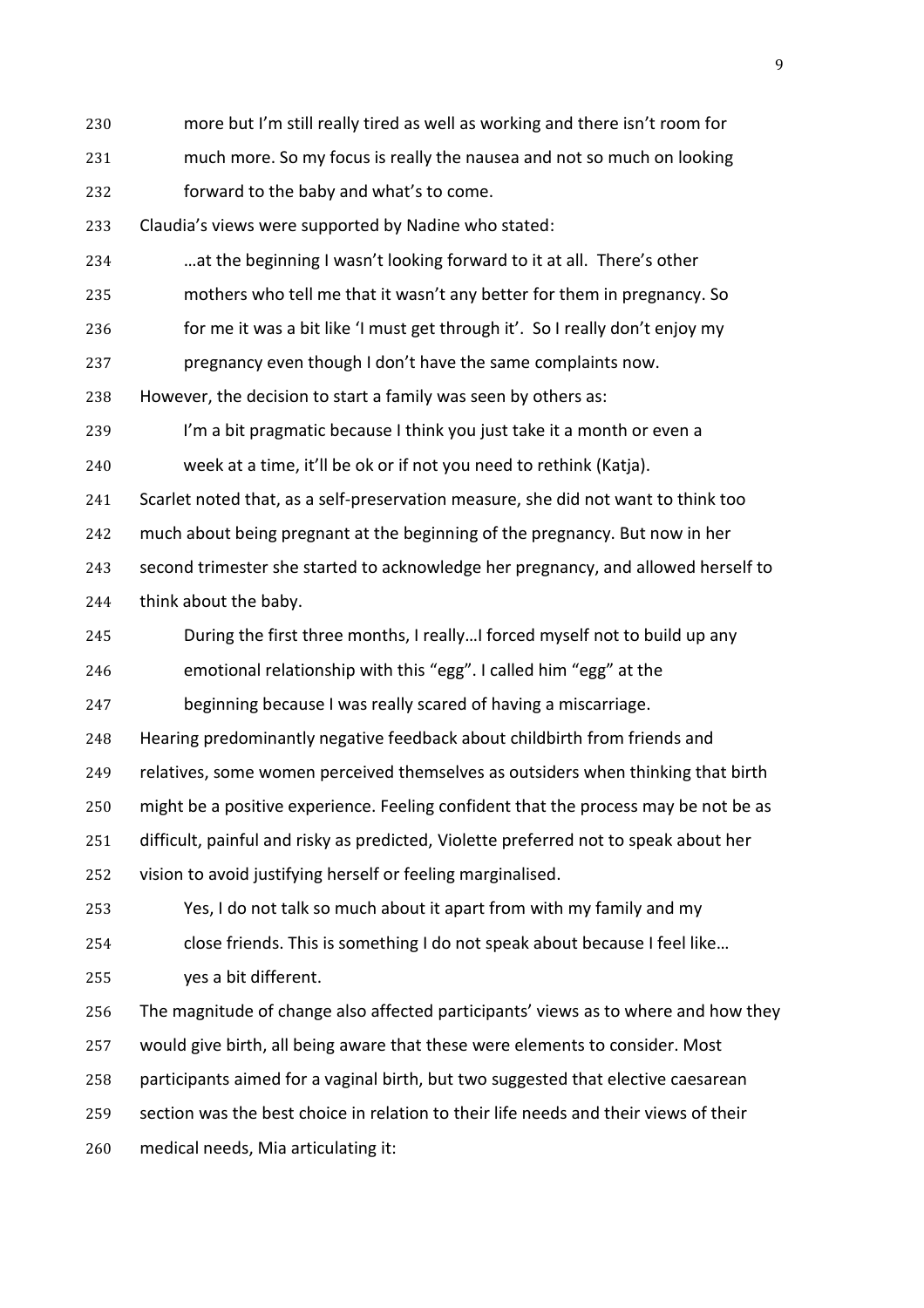To deal with this, it is better to choose a date, and thereafter we can organise meetings or work. Then I know that this week and then the two or three weeks after I am booked… well not really booked…but having a pause and then it is the best way to organise my diary.

 Perceived maternal or infant risks in relation to place of birth were felt strongly by the participants, those who chose alternatives to hospitals feeling compelled to justify their choices to disparaging friends and family members. Such discussions were sources of stress, as the women who elected to give birth at home or in a birth centre often heard negative comments about these settings. They were said to be irresponsible and to take great risks to their own and their babies' health. Some participants felt the need to discourage such negative discourses that intensified their fears or to question their decisions.

 The gynaecologist told me that I would die in a birth centre*.* She told me, 'you'll have a haemorrhage and then you have to act fast and at the hospital there's a neonatologist'. She said a lot of things which have also frightened me although I tried to laugh about it because I knew she was just stupid, trying to justify her job in the sense that she wants me to give birth in her hospital because she makes money out of it. Anyway it's her 279 job and she believes in her job but still she managed to scare me [Lana]

*Continuum of emotions: ideals/fears/faith*

 Although few of the women had unplanned pregnancies and the notion of them being a project was to the fore, it did not mean that they were immune from emotions when considering their births. For some participants, the main emotion was fear:

 I think it's simply that I didn't have any trust. Until now nothing has come easily so the fear of….'why should it work first time'. Since then

you hear all these stories from round about...like someone lost it [the

 baby] in the seventh week and someone in the 12th. However I'm not usually a timorous person. (Barbara)

While Barbara's fears appeared related to every aspect of her pregnancy, Rojna's

fears focused on the birth itself: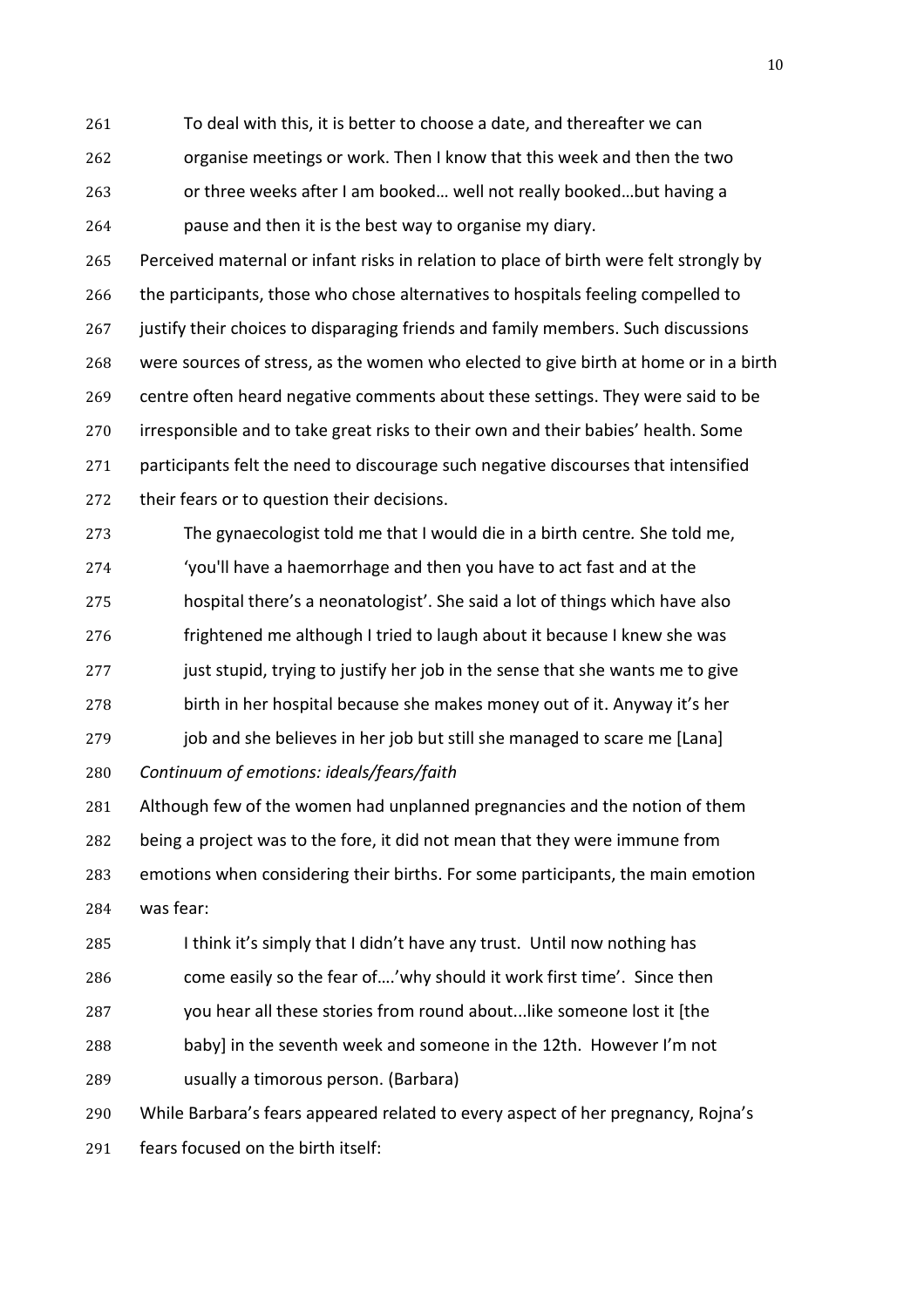Fear of the birth is already there, well fear of the pain. Or maybe we'll do this but not this or this…. uncertainty maybe about when this little baby is here. Because now it's easy, I carry it around with me. And birth is another situation when you really have absolutely no idea what's happening then, And after the birth all is changed. I just can't put words to it.

 Rojna fears related primarily to uncertainties and these was also addressed by Freya who felt a lack of control and worried about how to be proactive.

 Yes, so I worry about when I have to go into the hospital. Because my partner might not be here if he's abroad. Oh well...that's the way it goes. But I do worry about what my role is, how I should prepare myself or is it all right. I don't do any preparation now, will I have enough support from the people there? Or what will really happen in the birth; how will it go, how will I know it's begun? There is nothing to make me totally certain, I have absolutely no idea. On the other hand I say it can't be too big a deal because billions of women have done it, but like I say, I want as much tuition as possible.

 The fear of having to cope with such a frightening experience made participants think about possible approaches to birth with which they think they will be able to cope.

 Well, I understand the desire to find a balance and have a birth that's as serene as possible even though in my opinion anyway it's war, especially the first time when you don't know what to expect. So whatever you may imagine, read or have been told it will be 10,000 times worse or different or better than anything one can imagine or read but anyway I think it will be WAR. [Julia] Such negative representations might also impact on how participants envisaged

birth. When they felt that their physical integrity was threatened by the baby passing

through, or that their fear of childbirth is so intense, caesarean section was initially

contemplated as a simpler alternative.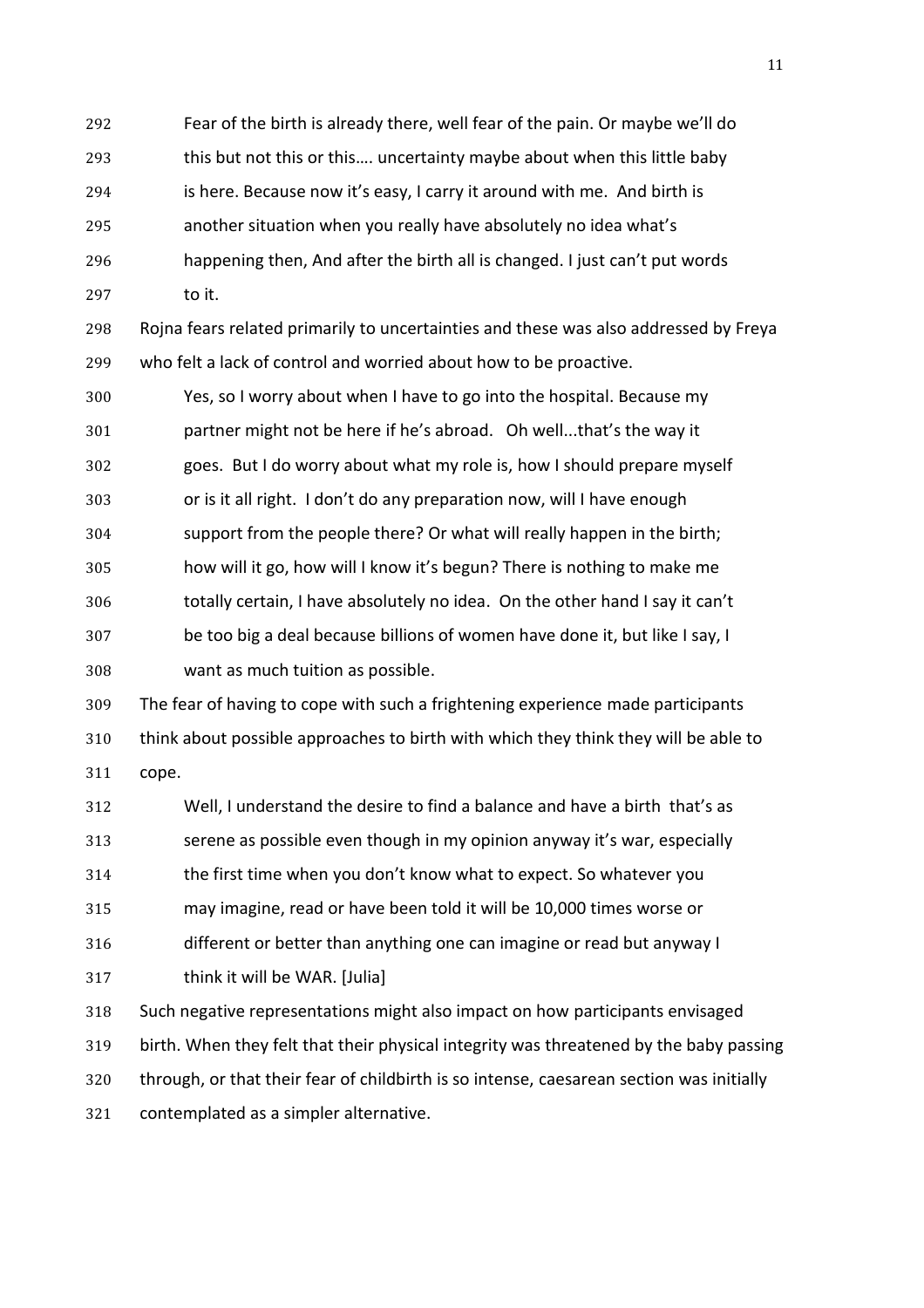There are some women who feel less torn after a caesarean section in comparison with a vaginal delivery…There are some women who experienced issues and have flash backs. [Mia] People are scared to suffer… we hear sometimes women who say 'well, me, I certainly do not want to give birth … I would like to be put to sleep completely and waken up when the baby is there' or things in the same line, and I tell myself, well it's not like that that life functions. [Audrey] Other representations of childbirth were more balanced, and relied on faith that childbirth was a natural process traditionally achieved by giving birth vaginally. Some women considered childbirth as a natural process which can be successfully achieved. These women tended to feel confident in their own capacity to give birth and cope with pain. Lucie reflects this: From my point of view we are made for this, women, therefore, I do not see why there could be a problem or anything else. So it's true, I am quite laid-back about that. Finally, some participants visualised that natural birth was the outcome of personal preparation. Those women felt responsible for the outcome of childbirth and thus envisaged caesarean section as a personal failure. 340 If I can avoid a caesarean section, it would be really, really nice because I will be really disappointed if I go for a caesarean section; really absolutely, absolutely disappointed. I will take it personally like I would have badly managed, like I would have done something wrong even if it is not the case. I try to convince myself before childbirth but…. For me I think it would difficult… psychologically, to accept. [Violette] Some women who considered vaginal birth as in the natural order of things and those who felt a personal responsibility to achieve natural birth planned to give birth outside of a hospital. All referred to hospital in negative terms, revealing representations suffused with fear of being submitted to protocols. I feel like in the hospital, lots of things are done which are not necessary, in order to reassure healthcare providers and so they do not miss anything or so we cannot reproach them for anything. But I say there are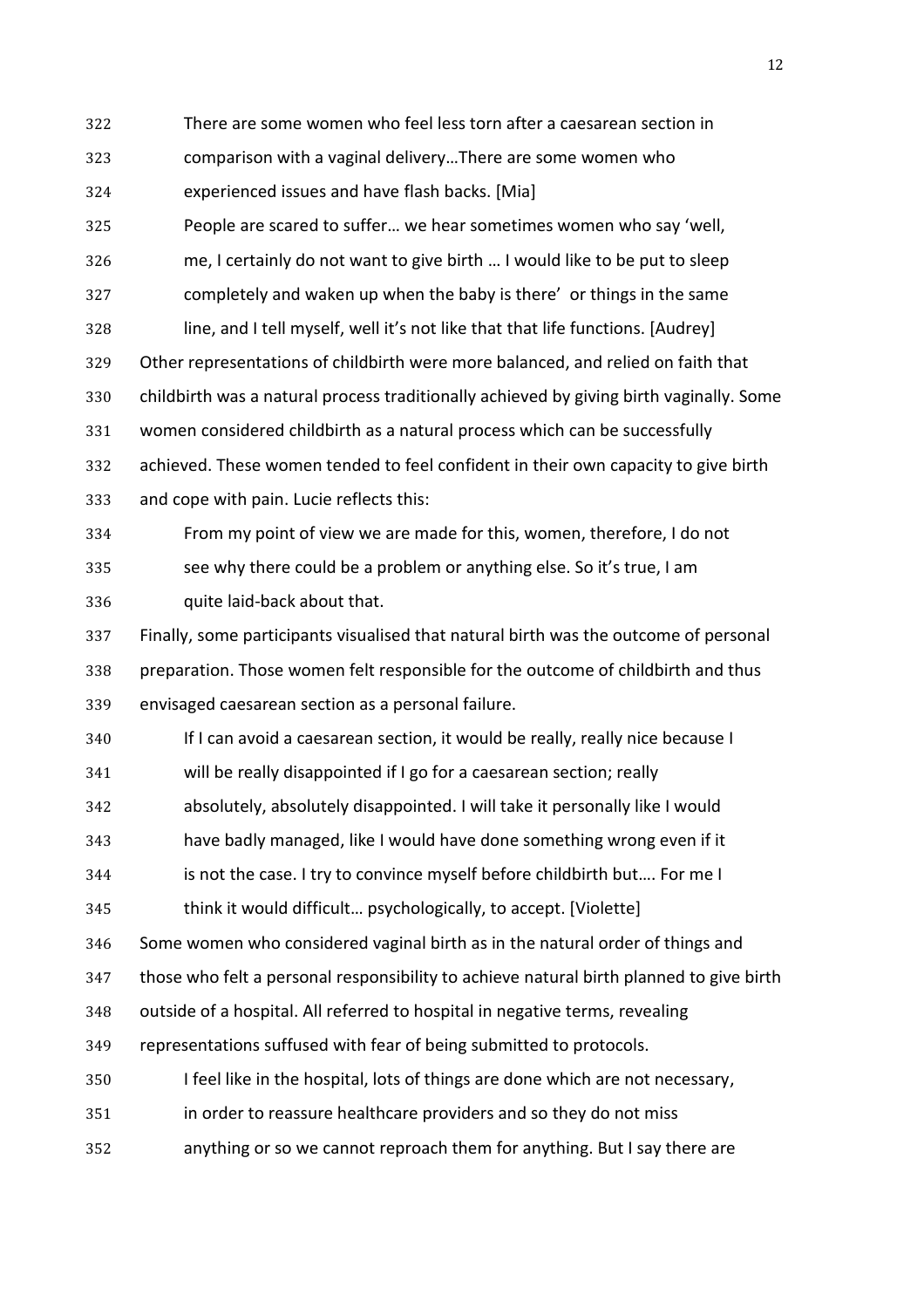Women felt the need to know as much as possible about pregnancy and childbirth. It could be seen as a means of understanding their body changes and reducing the fears of forthcoming childbirth. I like to be informed if I can. It calms me down. I have more control of the situation if I already know things. Then, I can know the details as time passes but I have more or less an idea of how things will progress. This makes me feel calmer. I'm not wondering now how badly I'm going to do. I say to myself that I know these possibilities now and afterwards we'll see. [Mina] Several participants were active in seeking information. They used different sources e.g: books, TV, films, conferences or meetings of groups promoting physiological childbirth. Some of them accessed multiple sources of information to obtain a satisfactory answer. I, like a big girl, looked a bit for information elsewhere and then… to determine what the risk factors of tearing etc were…and then ….. what to do, so I am curious about that. Let's say I do not stop after one version, even from my mum. After that I'll make my mind up on the topic. [Juliette] In some cases, seeking information led women to change their vision of childbirth and to consider a different birth plan. It was especially true for those who got in touch with groups promoting physiological birth. I have attended lots of conferences from the association. They had lots of events recently, I got informed, on well…well what the choices are. Because at the end, it's a world we discover, actually I did not know my options in relation to childbirth [Sacha] Most of the women did not initially consider giving birth in a birth centre, midwife led unit, or at home. Some participants were unsure about the services provided there or considered that the nature of the service provided did not fit their clinical

lots of things that happen in hospital that are not necessary… yes…and I

do not want to suffer from that [Florence]

situation or needs. (e.g: lack of epidural, remote from the hospital, specialist

service).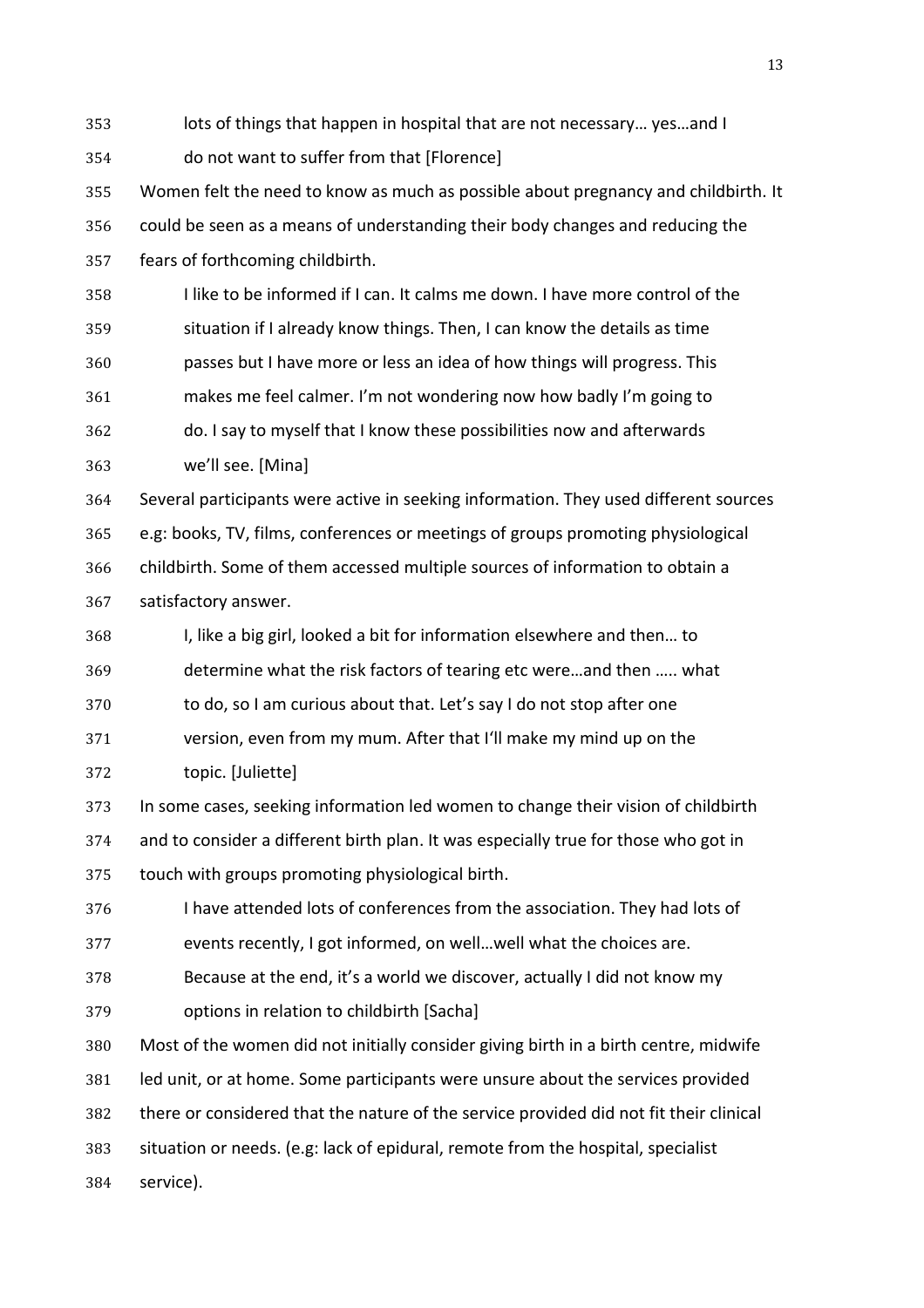The birth centre. I don't know… I have heard about that but I do not know really what it is… so for me, hospital is the traditional thing, but I have enough confidence in the traditional system, so I would say no. For me a private hospital is something more exclusive which costs a bit more, and is for the higher social class. I associate them with plastic surgery or rehabilitation. [Scarlet]

*Planning the birth*

 Many participants, as part of their projects, had given careful consideration as to how they would deal with labour and birth. Primiparous women, however, often considered that the healthcare providers are the birth specialists so they relied on them in the early antenatal period. Some women used them to validate or reject their choice of mode of childbirth or to pursue options and make choices. Regarding birth I've never really asked myself what it would be like.

- Instead, with my midwife I have really built this idea. Perhaps right from
- the start I built a new idea. She didn't really make me change my mind
- because before I didn't really have a true idea, but let's say that I

developed it with her help. [Lana]

Other women seemed to look for advice from health care professionals before

- making their own decisions regarding mode or place of birth. They expected to find
- an opportunity to discuss or discover complementary aspects of important decisions.
- I think that now I am influenced a bit by the people I met in the
- association and now I have to have the same discussion with the
- obstetrician on the same subject and get another point of view, get

something different. [Sacha]

However, regarding making decisions during labour and specifically if something

went wrong, women relied on their health care provider to make the final decision

about mode of birth.

- [I must] have somebody in whom I have confidence, I can rely on, and
- then it is this person who tells me…. Well, I have enough confidence to
- tell myself that if she thinks that this or that has to be done, then I will
- follow her. [Florence]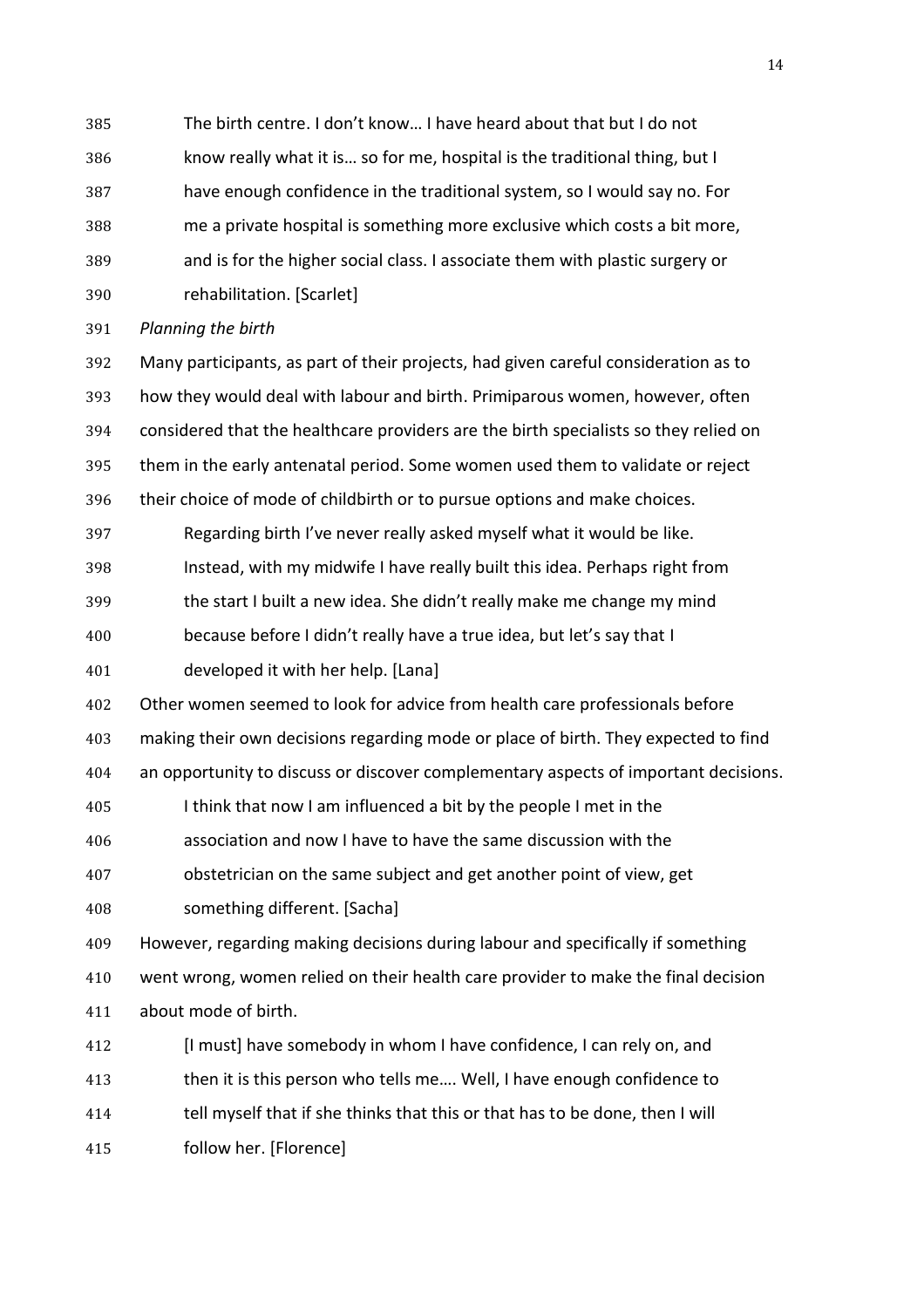Several participants showed profound confidence in the hospital system or in their obstetricians; one preferring to let him choose her mode of birth. For another woman, it was the opposite, she insisted that there could not be a stronger influence than herself, and it was your personal thoughts, supplemented with information that would help her to make her choice.

 I think… it is not a question of…. I want to get rid of the decision making. I think that the decisions belong first of all to the health care providers, to the doctors, not the patients [Nora].

It has to do with your own responsibility to get informed… well an adult

who is pregnant, it has to do a little with the person's responsibility to

 get informed and even more to have the will to get informed, but after all everybody is different [Scarlet]

 Tajna appeared to have some clear paths in her mind while acknowledging that nothing could be entirely certain:

So before labour, I need to know what happens, like that is A and B that I

need to do. And of course I want it all to go smoothly without

complications, that it just goes perfectly and I hope that until the due

date there's not too many problems so that I can get myself orientated.

Then I know it depends on each case and if everything doesn't go

smoothly there's the chance of an epidural.

A few participants described their ideal images of childbirth during the interview.

437 Childbirth can be seen as a moment when mother and baby help each other or a

difficult moment but one which strengthen the women in her future life. In each of

439 these cases, the guarantee of the ideal vision of childbirth is only possible if the birth

- happens a birth centre or at home, where the women feel like they really listened to.
- I'd like to see my childbirth a little *ROMANTICALLY*. That is, to think that it really is a journey my baby and I do together and that we help each other [Lana]

 You read or you hear about these women who somehow after an hour or even less have given birth. That would be great, a complication free normal birth. Yes and not a long and unending painful labour leading to complications. That would be good. I'm also against a caesarean but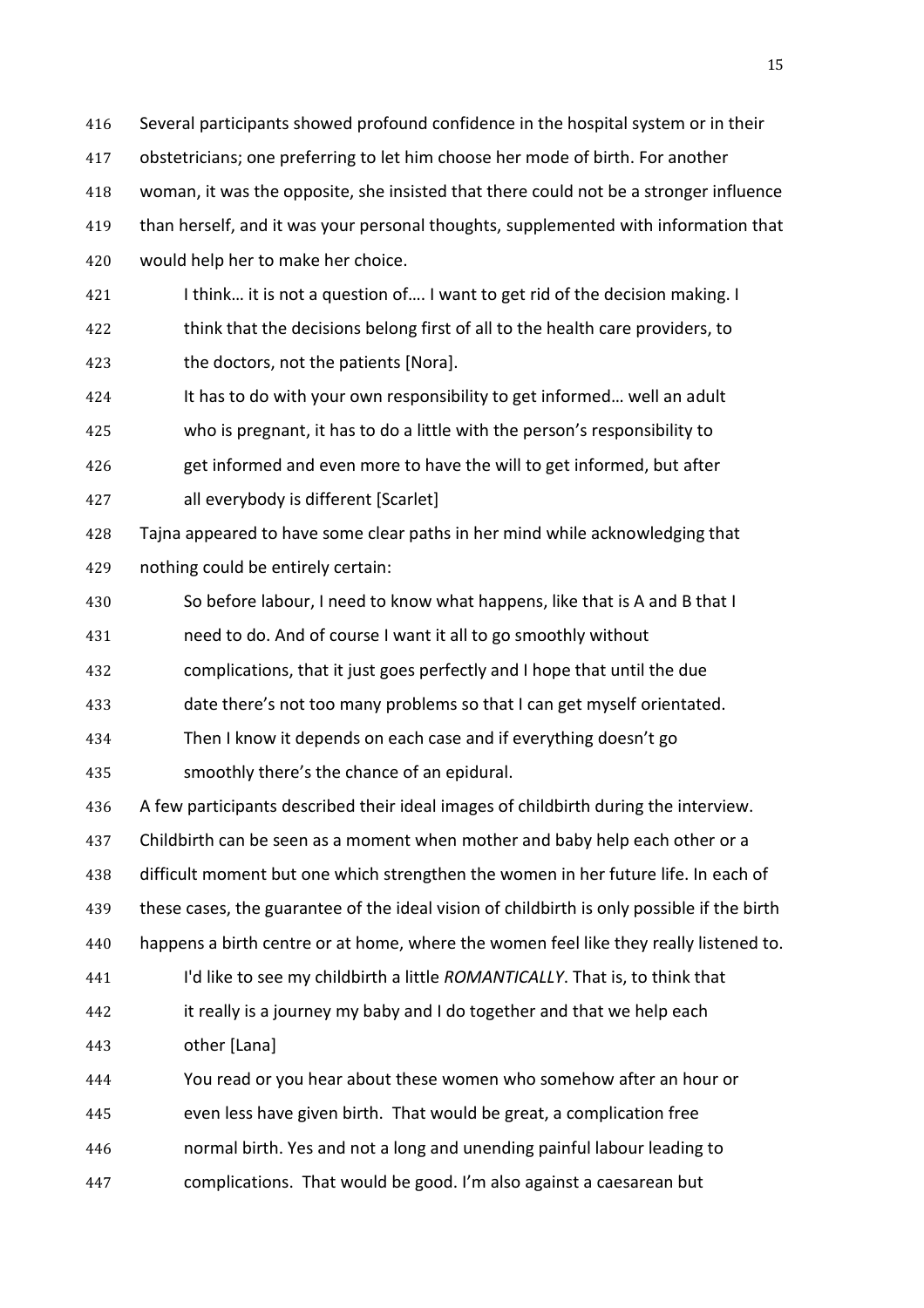wouldn't say no if it was necessary on medical grounds. Also I really hope simply for a lot of support from the medical staff. [Freya] Many women expressed their needs for continuity of care provider. Having a known carer was linked to a feeling of security especially in such an unfamiliar experience as the first childbirth.

I expect somebody to follow me from A to Z. [Léanne]

 Being known by their care provider throughout pregnancy and childbirth was also perceived as a guarantee that their desires would be respected.

The principles of safety and confidence are very important. And then it is

the advantage of the birth centre, in the fact that we have somebody

whom we have met who supports us, and knows our way of thinking.

[Juliette]

Some participants argued their wish for continuity of care provider in relation to

institutional organisation of care. Based on testimonies or on their knowledge of the

system, they anticipated potential difficulties in securing continuity with their lead

provider and looked for the best way to answer them.

 The hospital system, I think I would be stressed with…all the comings and goings that might exist around me, I heard…Furthermore, lots of people told me that often during and after childbirth… there are lots of people who come round, we do not have necessarily one person who looks after you. Then, we can have lots of different advice and this… yes I would be anxious and unsettled because of all the different advice [Lucie] For women, it was particularly important to give birth where their HCP in the

institution where their HCP was working.

 I didn't choose the hospital but simply my obstetrician works at this facility and therefore I've known for the past five or six years that I would have given birth there if I didn't change my physician. I already liked the idea anyway so the choice has somewhat been influenced by the obstetrician. [Nina]

Discussion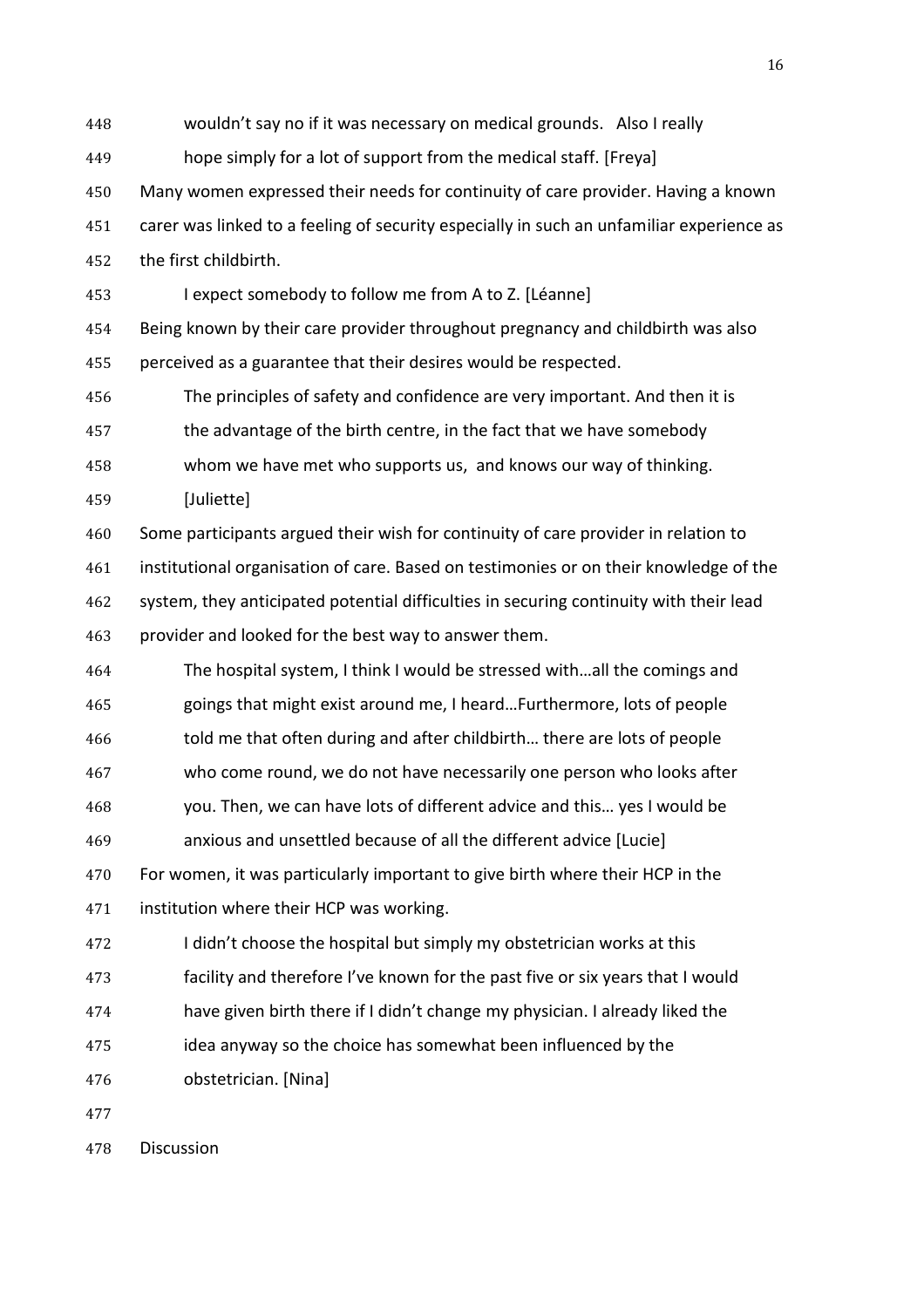In the previous section some carefully selected quotes have been presented to allow key responses of the participants to be presented in their own words. Hence, this section simply highlights and develops a few of the major points in relation to other published literature.

 While all of the participants acknowledged there had been a huge change in their lives, their responses showed no unanimity, some being too busy with other issues to deal with it and others immediately deciding upon their place and mode of birth. The metaphors expressed by women such as likening pregnancy and birth to building with lego blocks suggest that being pregnant was simply part of a project they had mapped out for their lives. This tied in with the responses of several participants who appeared to have given the subject little thought but when asked about how 490 they would like to give birth all responded that they aimed for a vaginal birth. However, for some, it appeared to be a question reflected back to the researcher as if to say "what else would we do?" Only three women in our sample expressed a wish for a caesarean section at the midway point of the pregnancy thereby supporting previous findings [20, 21] but contradicting the current popular belief that many women wish to have a caesarean section.

 One of the strongest emotions expressed by participants was that of fear. As shown 497 in the preceding section for one participant the fear was so great she refused to allow herself to build up a relationship with her developing baby to the extent of 499 calling it an "egg". This is contradictory to the trend experienced in recent years whereby health professionals have sought to use language which is considered in keeping with the language that health service consumers might use. A key example of this is the tendency to use the word "baby" rather than "fetus" throughout pregnancy, not simply in discussion with women but in clinical records. Less uncommon is the fear of pain or loss of control during labour which appeared to be a major concern for many participants. While this has been described in recent studies, [29, 20] the depth of emotions reported by some of the participants showed extreme imagery such as "war" or "being put to sleep" suggested that such fears are deeply embedded and may be a previously unarticulated phenomenon. It also suggested that for some women the total passivity experienced in birth 70 years ago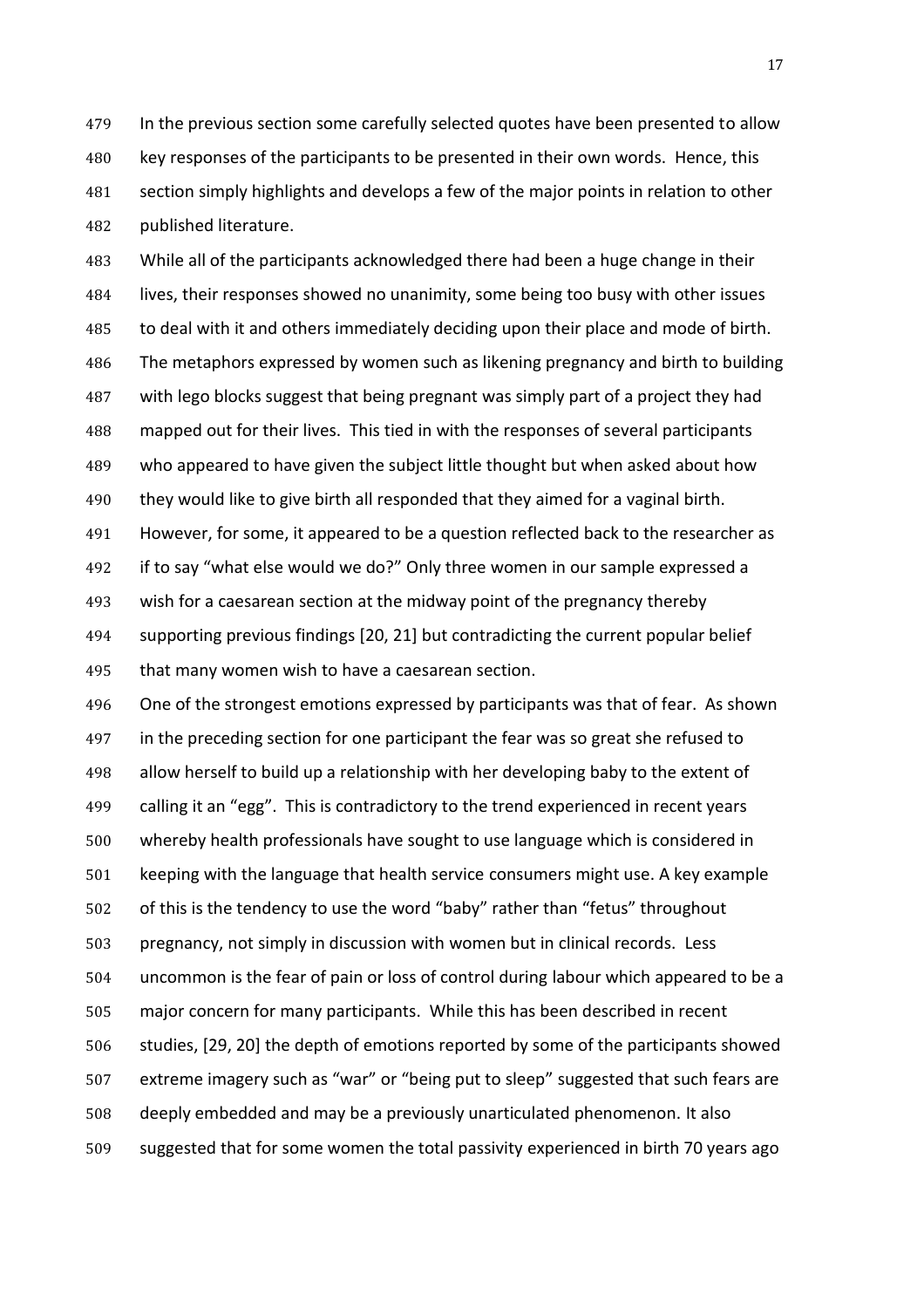when they were actually anaesthetised and the cervix manually dilated may have been welcomed here. [31]

In contrast to fear some participants expressed faith that their bodies would cope

 with the experience but that they could not simply stand back and let this happen. This contrast is also expressed in other studies [32, 33] Here, participants were proactively considering various options but at the same time, still having fears that alternatives to state run hospitals were perhaps lacking in essentials. For a country that has a comprehensive midwifery service, funded by all major insurance companies, this is a somewhat surprising finding. It, however, ties in with the feeling expressed by most participants that when they became pregnant the obvious thing to do was to go to their obstetricians, thus receiving most of their information from them. In Switzerland, regardless of insurance packages, every woman has the right to have a gynaecologist and many do so and from when they are teenagers. Thus, in the present study some participants had built up relationships with their gynaecologists over a period of years, so turning to them for obstetric services. While research literature has shown the unique relationship midwives have with women by continuity of midwifery care over a long period of time, in the present study what continuity was sought varied amongst participants. Conclusions, limitations and recommendations The results have generally supported other research findings but they have also generated new knowledge which is relevant and worthy of further exploration. In particular the notion of pregnancy as a project underpinned by strong emotions appears to be a new development. The feeling of limbo is also new as participants were healthy and other "projects" such as work ,sport or other social activities were still being given higher priority at this point of the pregnancy. It is the first such study to be carried out in Switzerland. While a relatively small country, it represents a microcosm certainly of mainland Europe and possibly of other areas in that it contains three major language regions, from four cantons, each with its own culture and customs. In bringing together the data the plan was not to compare and contrast the regions but to consider the "Swiss" experience and the results of the analysis have focused on the commonalities. Nonetheless, it could also

be of value to consider the similarities and differences between the different regions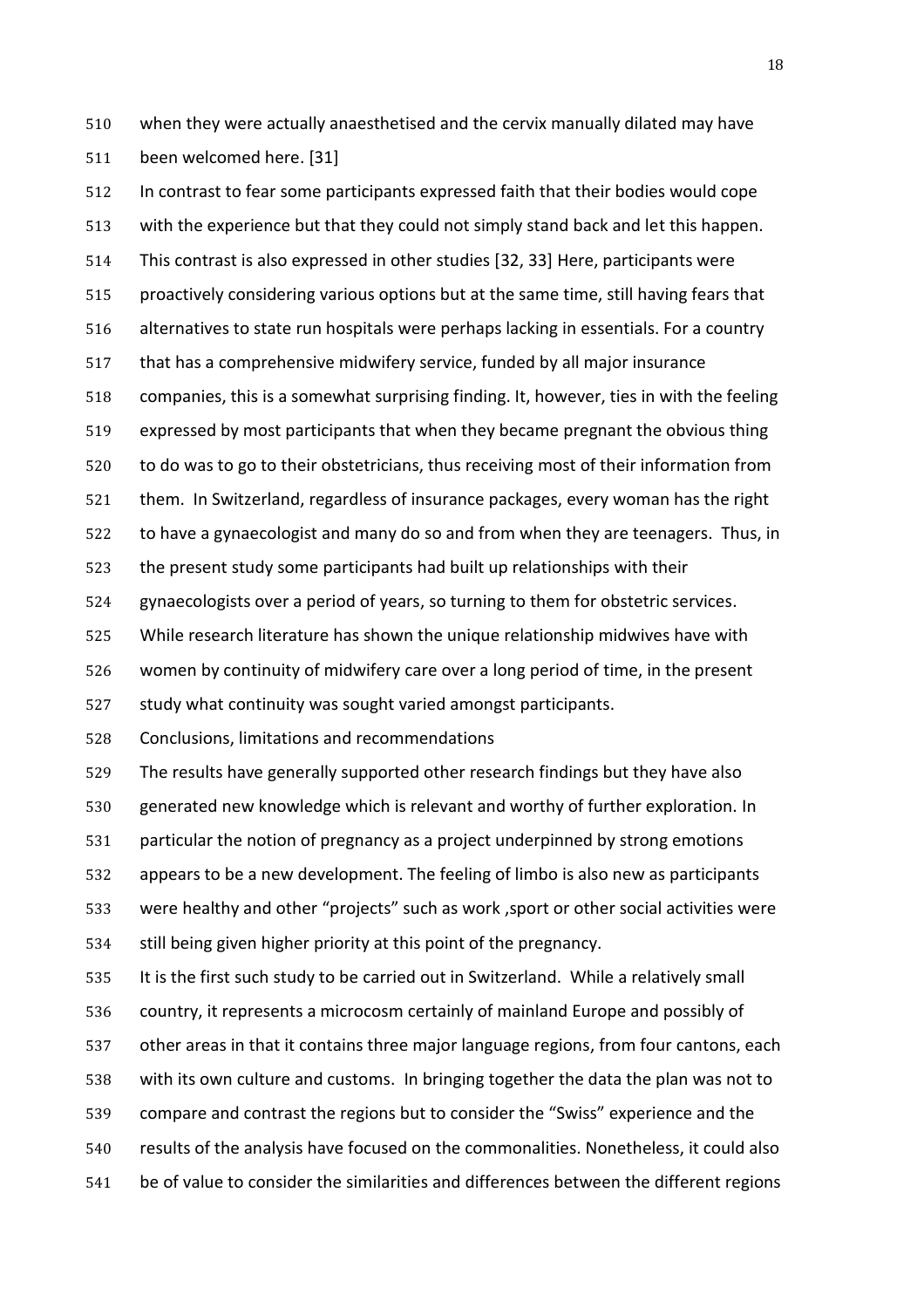of the country so that institutions such as insurers which cover the whole country can ensure they cover the most appropriate services.

 The sample in this study was "healthy primigravid women". Regardless of this, an unexpected finding was the matter of fact approach to pregnancy articulated by many of the participants. Given the time and energy invested in antenatal care and more particularly the different childbirth education and parentcraft classes on offer, these are something that health care providers might like to reconsider. Likewise, midwives, wishing to provide the complete range of services throughout the pregnancy continuum, need to give much higher consideration as to how their services can become more visible, mainstream and acceptable. The concept of fear was a major issue. While it is neither unrealistic nor unhealthy to express a fear of the unknown, the emphasis placed on this was much higher than expected and also presented a conundrum when considered alongside the matter of fact approach that the same women appeared to express. Such a contrast is worthy of further and deeper exploration by a multi- disciplinary research team. This study provides the basis for further data collection and longitudinal comparison at later points in the pregnancy and post natal period. Such work is ongoing. While the sampling strategy was intended to be as appropriate as possible, and a vast amount of data was generated, qualitative research can never be truly representative of the population as a whole. Therefore it is planned that the results of this study together with those from the later time periods be used to generate a questionnaire for testing in a larger sample of women giving birth in Switzerland.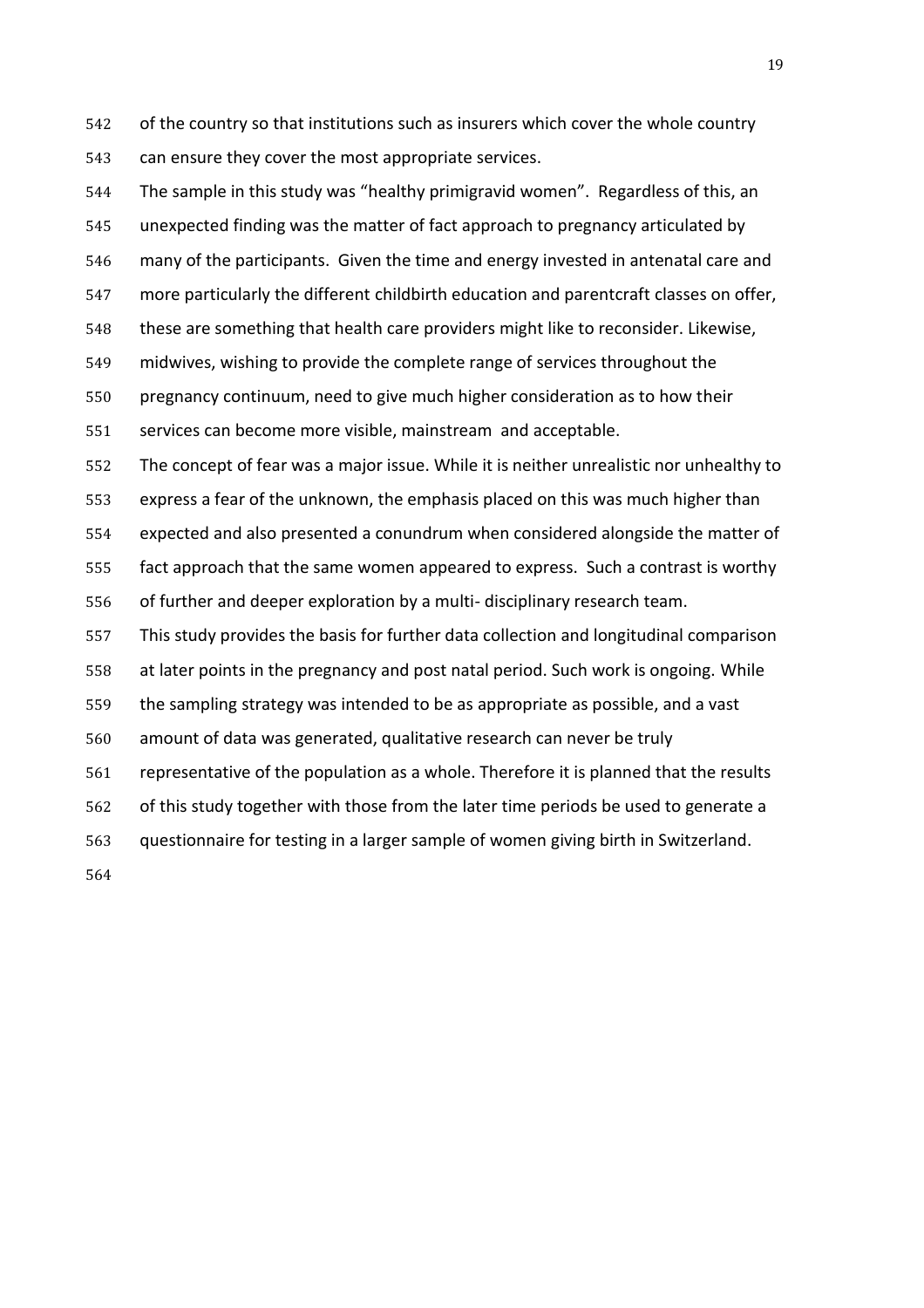- References
- 1 Bundesamt für Statistik. *Caesarean section statistics*. 2016 Email from S. Berrut to research team
- 2 Euro Peristat. *European Perinatal Health Report* 2010. Available:
- <http://www.europeristat.com/reports/european-perinatal-health-report-2010.html> accessed 13 December 2016.
- 3 Betran A, Torloni M, Zhang J, Ye J, Mikolajczyk R, Deneux-Tharaux C et al. What is
- the optimal rate of caesarean section at population level? A systematic review of
- ecologic studies. *Reproductive Health*, 2015,12(1),57.
- 4 Menacker F, Declercq E, Macdorman M. Cesarean delivery: background, trends,
- and epidemiology. *Seminars in Perinatology***,** 2006, 30 (5), 235-241.
- 5 Gibbons L, Belizán J, Lauer J, Betrán A, Merialdi M, Fernando A. The global
- numbers and costs of additionally needed and unnecessary caesarean sections
- performed per year: overuse as a barrier to universal coverage. Geneva: *World*
- *Health Report* 2010 Background Paper, 30.
- 6 Ye J, Betran A, Vela M, Souza J, Zhang J. Searching for the Optimal Rate of
- Medically Necessary Cesarean Delivery. *Birth*, 2014, 41(3):237-43.
- 7 Wax J, Cartin A, Pinette M, Balckstone J. Patient choice cesarean: an evidence-
- based review. *Obstetrical & Gynecological Survey,* 2004, 59 (8), 601-616.
- 8 Ye J, Zhang J, Mikolajczyk R, Torloni M, Gulmezoglu A, Betran A. Association
- 585 between caesarean section rates and maternal and neonatal mortality in the  $21^{st}$
- century. *BJOG: An International Journal of Obstetrics & Gynaecology,* 2016,
- 123(5),745-53.
- 9 Declercq E, Menacker F, Macdorman . Maternal risk profiles and the primary
- cesarean rate in the United States, 1991-2002*. American Journal of Public Health*,
- 2006,96 (5), 867-872.
- 10 Bundesamt für Gesundheit *Kaiserschnittgeburten in der Schweiz***,** 2013 Available:
- <http://www.bag.admin.ch/themen/medizin/13641/index.html> Accessed 13
- December 2016.
- 11 Hosli I. Influence of pregnancy and delivery to the pelvic floor. *Therapeutische*
- *Umschau*, 2010, 67 (1), 11-18.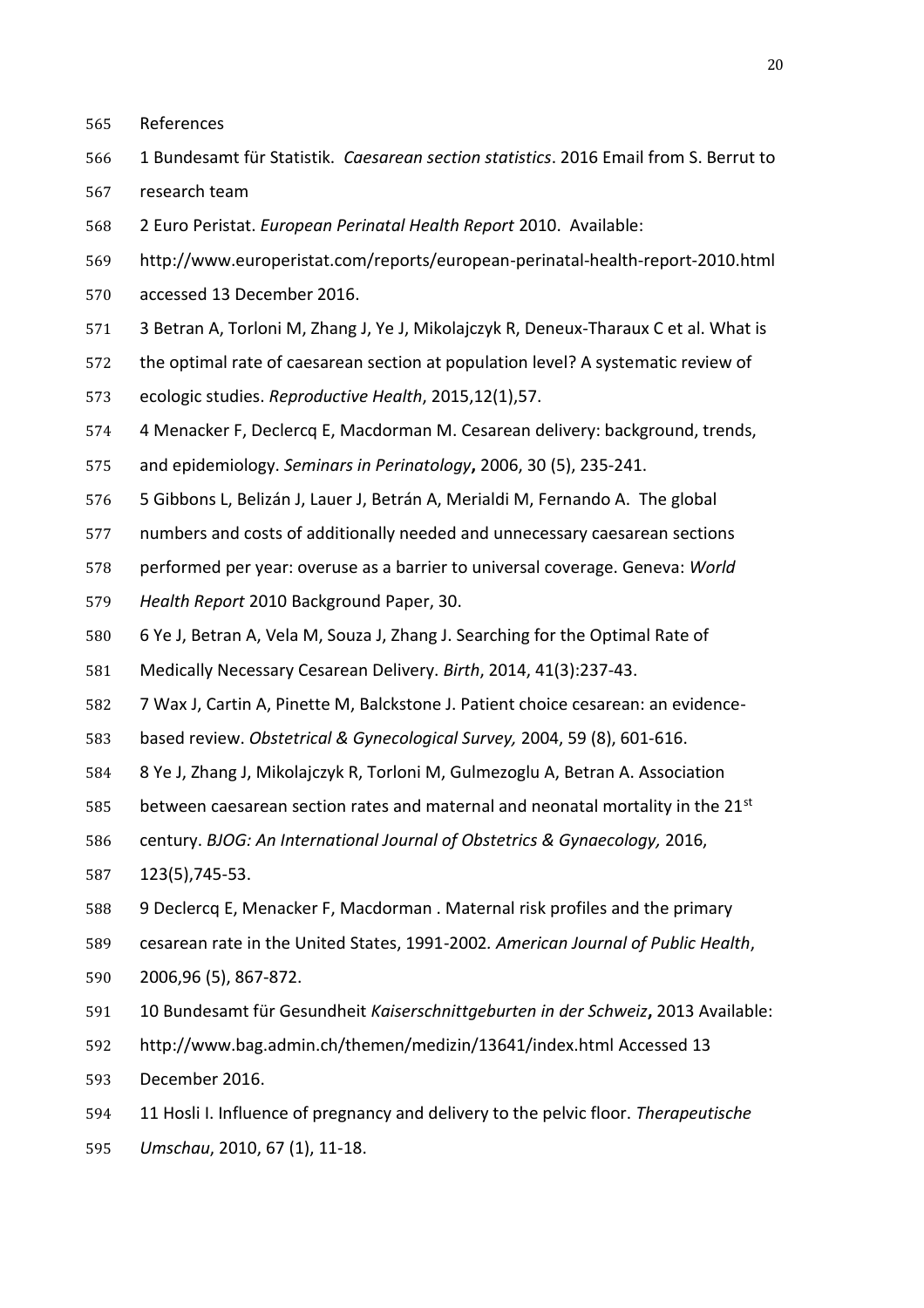- 12 Hildingsson I, Nilsson C, Karlström A, Lundgren I. A longitudinal survey of
- childbirth-related fear and associated factors*. JOGNN - Journal of Obstetric,*
- *Gynecologic, & Neonatal Nursing,* 2011, 40 (5), 532-543.
- 13 Lutz U, Kolip P. Die GEK-Kaiserschnittstudie**.** *Schriftenreihe zur*
- *Gesundheitssystemanalyse,* 2006, Band 42. **S**t. Augustin: Asgard-Verlag.
- 14 Luca R, Boulvain M, Irion O, Berner M, Pfister R .. Incidence of Early Neonatal
- Mortality and Morbidity After Late-Preterm and Term Cesarean Delivery. *Pediatrics*,
- 2009, 123, 1064-1071.
- 15 Costantine M, Rahman M, Ggulmiyah L, Byers B, Longo M, Wen T, Hankins G,
- Saade G. Timing of perioperative antibiotics for caesarean delivery. AJOG, 2008,
- 199(3):301.e1-301.e6
- 16 Penders J, Thijs C, Vink C, Stelma F, Snijders, Kummeling I, van den Brandt P, Stobberingh E. Factors influencing the composition of the intestinal microbiota in early infancy. Pediatrics, 2006, 118(2):511-521
- .
- 17 MacDorman M, Menacker F, Declerq E.Cesarean birth in the United States:
- epidemiology, trends, and outcomes. *Clinics in Perinatology*, 2008, 35 (2), 293-307.
- 18 Vogel J, Betrán A, Vindevoghel N, Souza J, Torloni M, Zhang J et al. on behalf of
- the WHO Multi-Country Survey on Maternal and Newborn Health Research Network.
- Use of the Robson classification to assess caesarean section trends in 21 countries: a
- secondary analysis of two WHO multicountry surveys. *Lancet Global Health*, 2015,
- 3(5):e260-70.
- 19 Kingdon C, Baker L, Lavender T. Systematic review of nulliparous women's views
- of planned cesarean birth: the missing component in the debate about a term
- cephalic trial**.** *Birth*, 2006 33(3), 229-237.
- 20 McCourt C, Weaver J, Statham H, Beake S, Gamble J, Creedy D. Elective Cesarean
- Section and Decision Making: A Critical Review of the Literature. *Birth*, 2007, 34 (1),
- 65-79.
- 21 Mazzoni A, Althabe F, Liu N, Bonotti A, Gibbons L, Sánchez A, Belizán J. Women's
- preference for caesarean section: a systematic review and meta-analysis of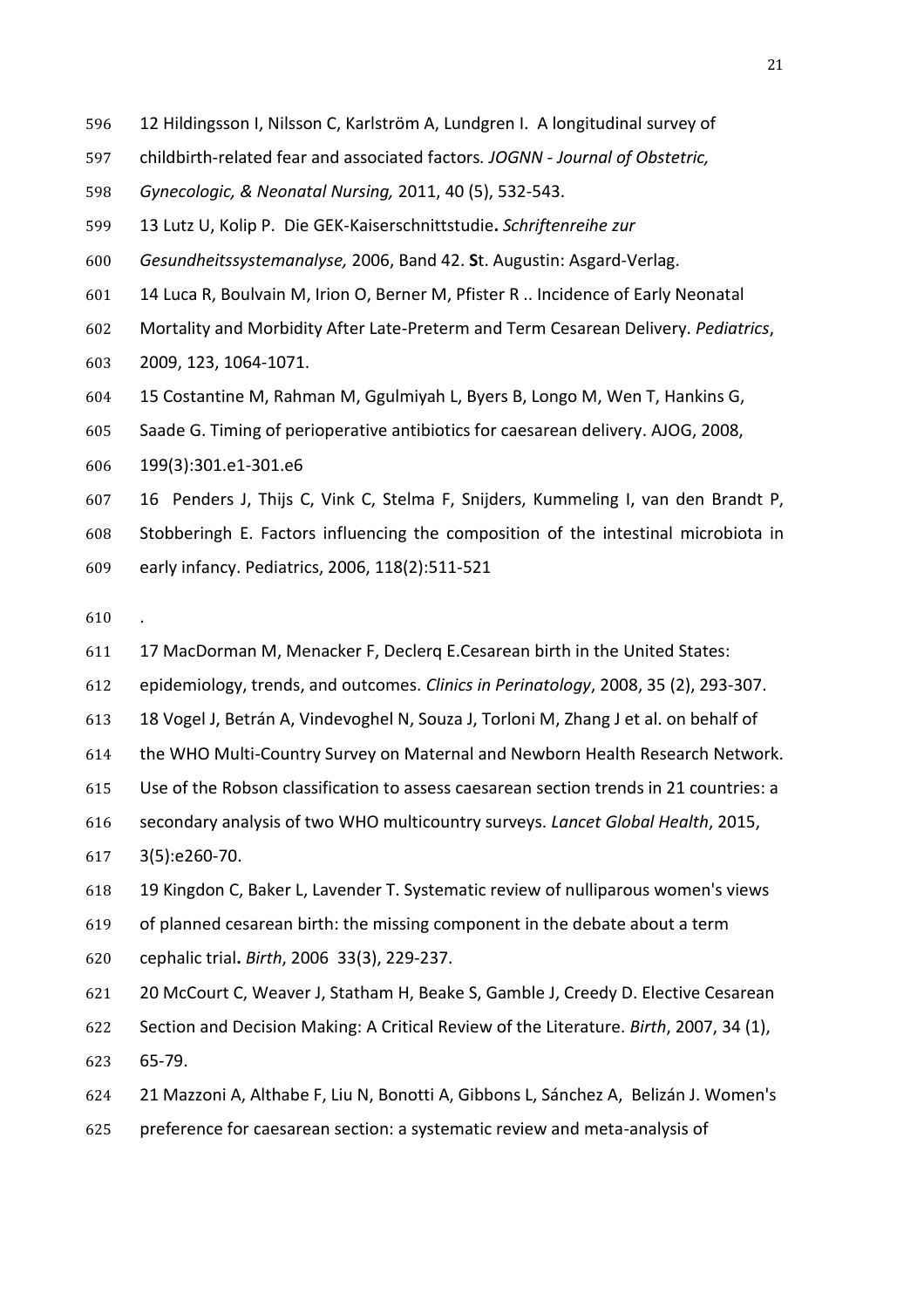- observational studies. *BJOG: An International Journal of Obstetrics & Gynaecology*,
- 2010, 118 (4), 391-399.
- 22 Gamble J, Creedy D. Women's preference for a cesarean section: incidence and associated factors. *Birth*, 2001, 28 (2), 101-110.
- 23 Waldenström U, Hildingsson I,Ryding E. Antenatal fear of childbirth and its
- association with subsequent caesarean section and experience of childbirth. *BJOG:*
- *An International Journal of Obstetrics & Gynaecology*, 2006, 113 (6), 638-646.
- 24 Kringeland T, Daltveit A, Måller A. What characterizes women in Norway who
- wish to have a caesarean section? *Scandinavian Journal of Public Health***,** 37 (4), 364-
- 371.
- 25 Fenwick J, Hauck Y, Downie J, Butt J. The childbirth expectations of a self-selected

cohort of Western Australian women. *Midwifery*, 2005, 21 (1), 23-35.

- 26 Stadlmayr W, Amsler F, Lemola S, Stein S, Alt M, Bürgin D, Surbek D, Bitzer J.
- Memory of childbirth in the second year: The long-term effect of a negative birth
- experience and its modulation by the perceived intranatal relationship with
- caregivers. *Journal of Psychosomatic Obstetrics & Gynecology*, 2006, 27 (4), 211-224.
- 27 Wiklund I, Edman G, Andolf E. Caesarean section on maternal request: reasons
- for the request, self estimated health, expectations, experience of birth and signs of
- depression among first time mothers. *Acta Obstetricia and Gynecologia*, 2007, 86 (4)
- 451-456.
- 28 Braun V, Clarke V. Using thematic analysis in psychology, *Qualitative Research in Psychology*, 20063:2, 77-101.
- 29 Veringa I, de Bruin E, Bardacke N, Duncan L, van Steensel F, Dirksen C, Bogels S. ['I've Changed My Mind', Mindfulness-Based Childbirth and Parenting](http://ovidsp.tx.ovid.com/sp-3.22.1b/ovidweb.cgi?&S=ELJHFPOIPNDDDNLFNCHKCAGCIJBJAA00&Complete+Reference=S.sh.21%7c3%7c1) (MBCP) for [pregnant women with a high level of fear](http://ovidsp.tx.ovid.com/sp-3.22.1b/ovidweb.cgi?&S=ELJHFPOIPNDDDNLFNCHKCAGCIJBJAA00&Complete+Reference=S.sh.21%7c3%7c1) of childbirth and their partners: study [protocol of the quasi-experimental controlled trial.](http://ovidsp.tx.ovid.com/sp-3.22.1b/ovidweb.cgi?&S=ELJHFPOIPNDDDNLFNCHKCAGCIJBJAA00&Complete+Reference=S.sh.21%7c3%7c1) *BMC Psychiatry*, 2016, 16(1),377.
- 30 Shaw D, Guise J, Shah N, Gemzell-Danielsson K, Joseph K, Levy B, Wong F, Wood S, Main E. [Drivers of maternity care in high-income countries: can health systems](http://ovidsp.tx.ovid.com/sp-3.22.1b/ovidweb.cgi?&S=ELJHFPOIPNDDDNLFNCHKCAGCIJBJAA00&Complete+Reference=S.sh.21%7c5%7c1)  [support woman-centred care?](http://ovidsp.tx.ovid.com/sp-3.22.1b/ovidweb.cgi?&S=ELJHFPOIPNDDDNLFNCHKCAGCIJBJAA00&Complete+Reference=S.sh.21%7c5%7c1) *Lancet*, 2016, 388(10057), 2282-2295.
- 31 Koster H, Perrotta l Elective painless rapid childbirth anticipating labour. *Excerpts Medical Surgical*, 1943,1 143-147.